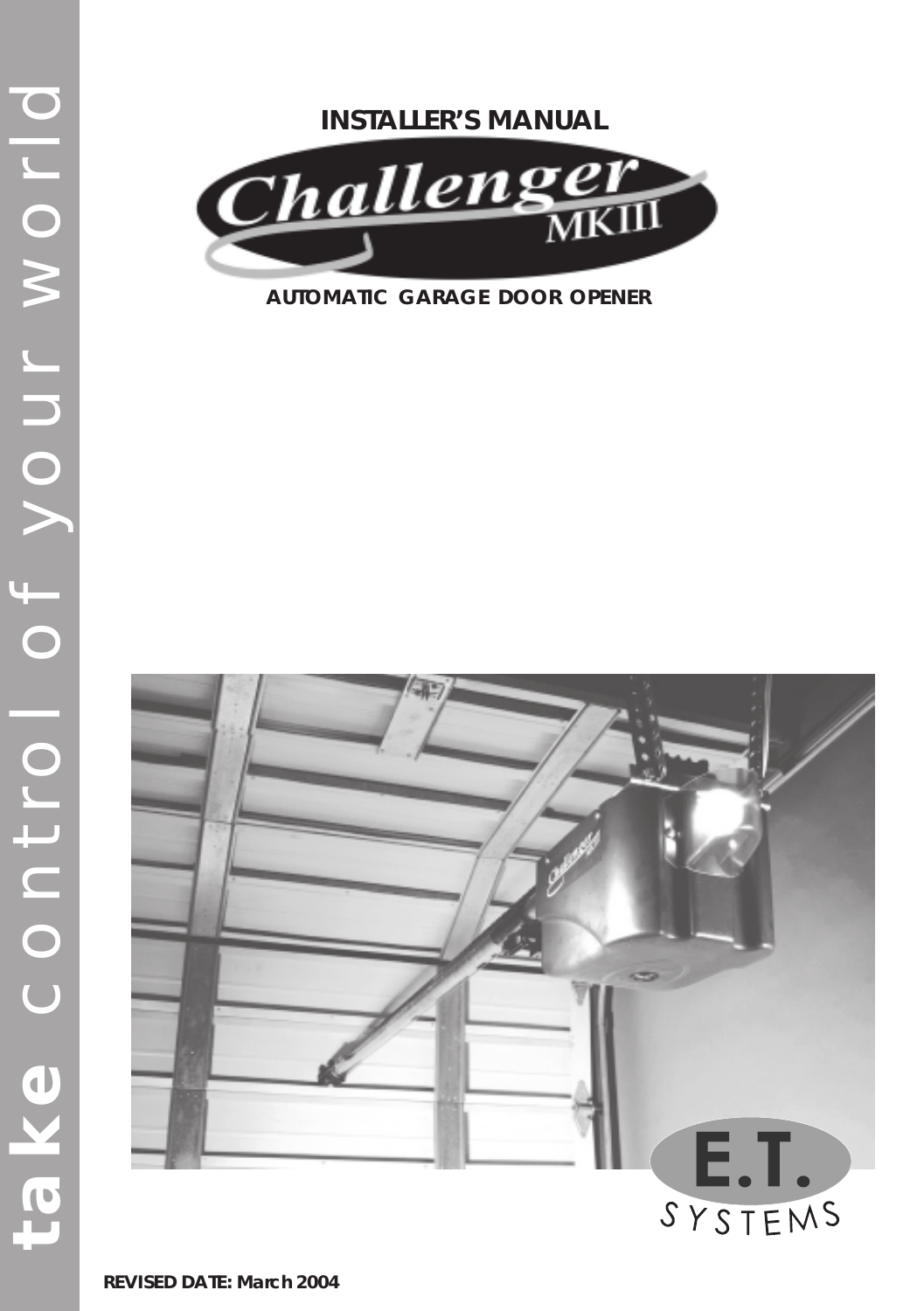### **1. WHAT'S IN THE BOX**

 A list of contents you will receive with this product and technical specifications

## **2. WHAT'S NOT IN THE BOX** A list of optional accessories available for this product. Please contact your E.T supplier for more information. **3. RECOMMENDED TOOLS 6 5**

 A list of tools recommended for the installation of this product

### **4. IMPORTANT: BEFORE INSTALLING**

What you need to know before installing this product.

| PLEASE ENSURE THAT YOU READ AND UNDERSTAND THIS SECTION BEFORE |    |  |
|----------------------------------------------------------------|----|--|
| INSTALLING THE PRODUCT.                                        |    |  |
| This section highlights any special warnings and precautions.  |    |  |
| <b>5. INSTALLING THE HARDWARE</b>                              | 9  |  |
| <b>6. WIRING &amp; SCHEMATICS</b>                              | 17 |  |
| 7. PROGRAMMING & COMMISSIONING                                 | 20 |  |
| 8. MAINTFNANCF                                                 | 23 |  |
| 9. TROUBLESHOOTING                                             | 24 |  |
| 10. WARRANTY                                                   | 29 |  |
| 11. NOTES<br>Documented serial number and date of purchase     | 30 |  |

**7**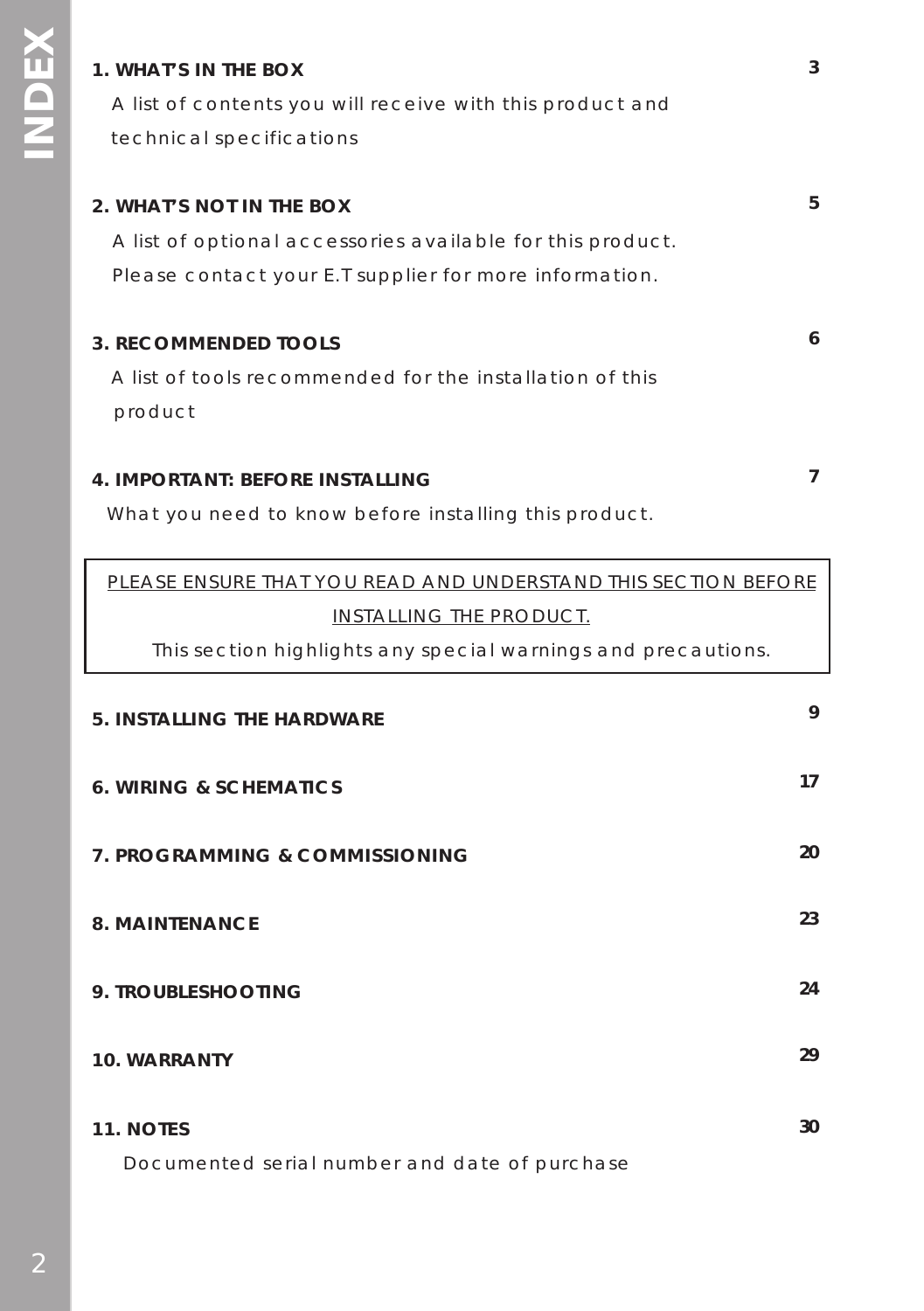### MOTORHEAD:

- · 1 x Motorhead complete
- · 1 x installer's manual
- · 1 x user's manual

### In sealed bag:

- · 4 x M6 x 75mm hexagonal bolts
- · 4 x 6mm washers
- · 1 x M8 Rawl bolt
- · 4 x M8 x 40mm coachscrews
- · 1 x M8 x 90mm hexagonal bolt
- · 7 x M8 Nylock nuts
- · 4 x M8 x 16mm hexagonal bolts
- · 2 x M8 x 25mm hexagonal bolts
- · 1 x wall mount bracket
- · 1 x door bracket
- · 4 x No.4 3mm x 16mm counter-sunk self-tapping screws (possiedrive head)
- · 1 x emergency manual release cord kit
- · short strip double-sided velcro (for fixing TX to wall for wall console)

### DRAWBAR:

- · 1 x drawbar complete (see technical specifications overleaf for more details)
- · 2.5 lengths perforated angle hanging straps
- · 1 x link arm
- 2 x magnets and holders for chain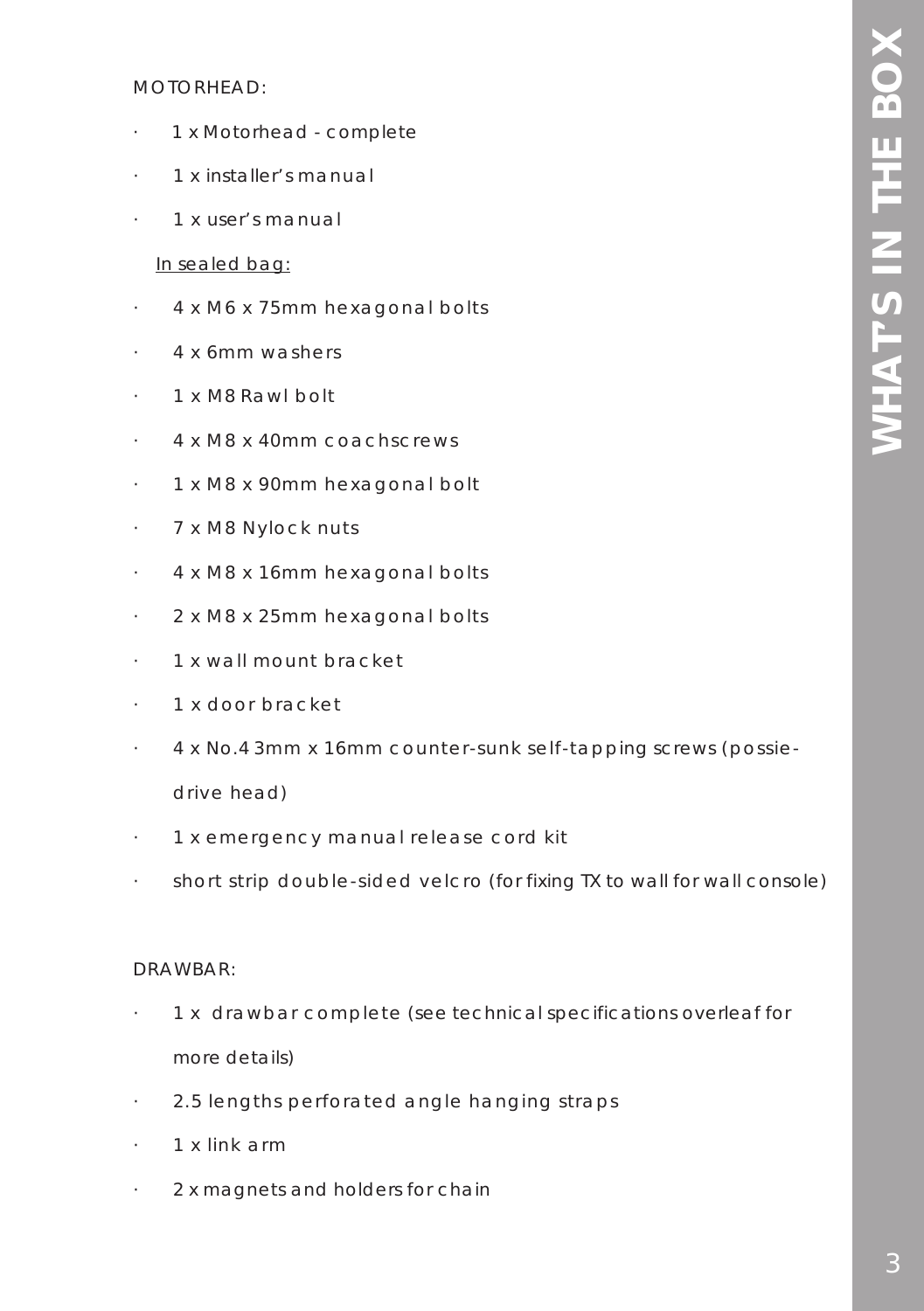### TECHNICAL SPECIFICATIONS

| Motor                  | - 220v AC 50Hz                               |
|------------------------|----------------------------------------------|
|                        | - 2 Amp single-phase                         |
|                        | - Thermal overload protection                |
|                        | - Intermittent duty cycle                    |
|                        |                                              |
| Drive assembly         | - Worm reduction gearbox                     |
|                        |                                              |
|                        | - Sprocket and chain driven                  |
|                        |                                              |
| Traveling speed:       | -8.6 metres/ minute (approx.)                |
|                        |                                              |
| Operating temperature: | $-0^{\circ}$ C – 50 $^{\circ}$ C             |
|                        |                                              |
| Control system:        | - Microprocessor controlled                  |
|                        | - On-board 2-channel receiver with           |
|                        | remote holiday lock-out option.              |
|                        | - Revolution counter load sensing.           |
|                        |                                              |
| Required front-end     | - Sectional overhead doors:                  |
| spacing above door:    | 50mm above highest point of travel           |
|                        | - Trackless one-piece doors (tip-up):        |
|                        | 275mm top edge of closed door                |
|                        |                                              |
| Drawbar options:       | - 2m: Standard door with 7 foot hinge        |
|                        | - 2.5m: Oversize door with 8 or 9 foot hinge |
|                        | - 3m: Sesco door up to H 2.3                 |
|                        |                                              |
|                        | - 3.5m: Sesco door 2.3 - 2.7m                |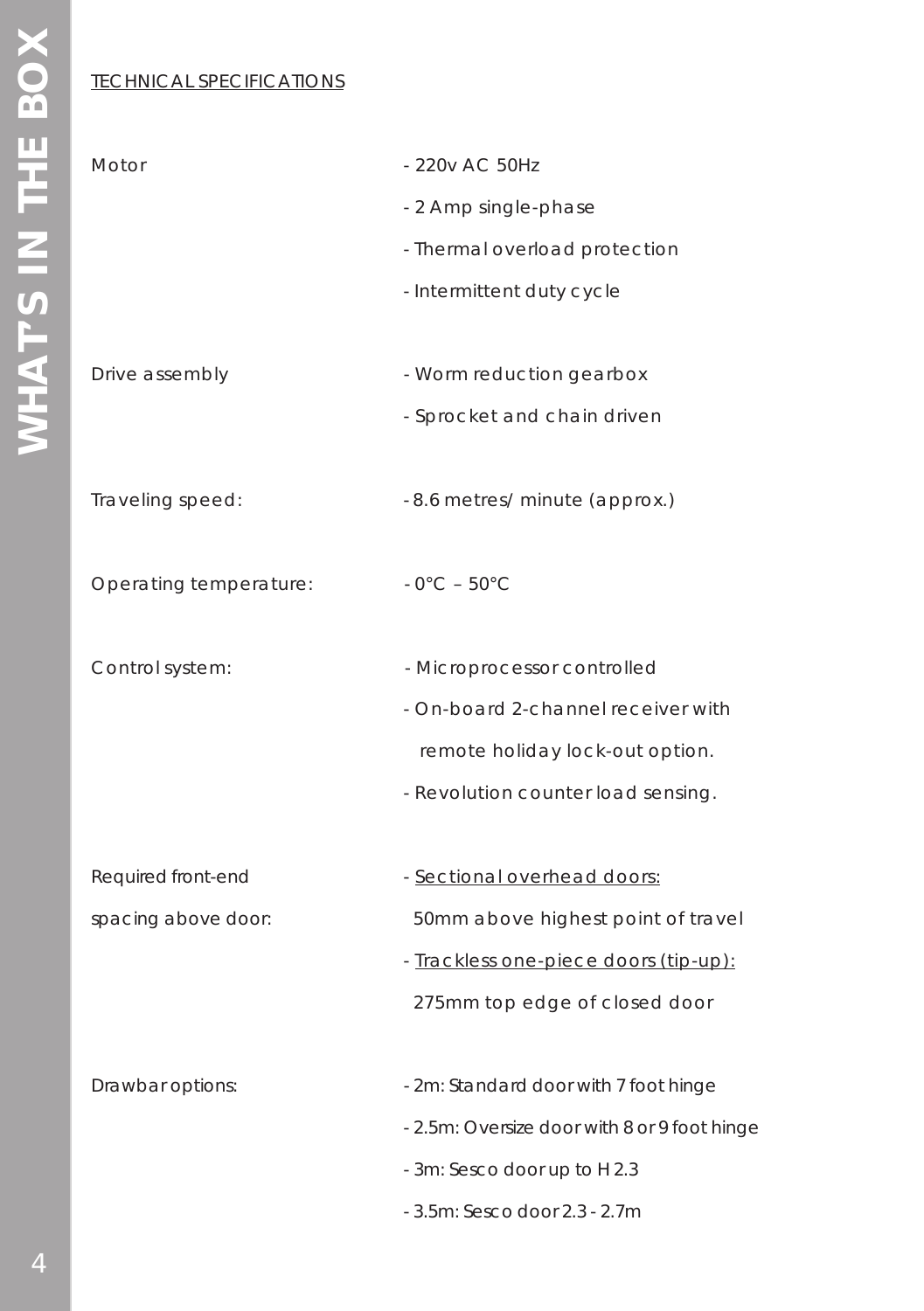- · 1, 2 or 3 button transmitters (remote controls)
- · Escape lock (to use when no side entrance to garage)
- · Extendable link arm (to use when motor installation above door not possible. Please ask for advice before attempting to fit these)
- · Safety infra-red beams or other safety input device
- · Multi-memory location receiver for individual coding security
- · Assortment of nuts, bolts, wall plugs, Rawl bolts, coachscrews, pop-rivets, dowels, self-drilling screws or chemical fasteners needed for fixing of operator to non-wooden doors and hanging structures.

PLEASE CONTACT YOUR E.T. PRODUCT SUPPLIER FOR MORE INFORMATION OR TO ORDER THE ABOVE.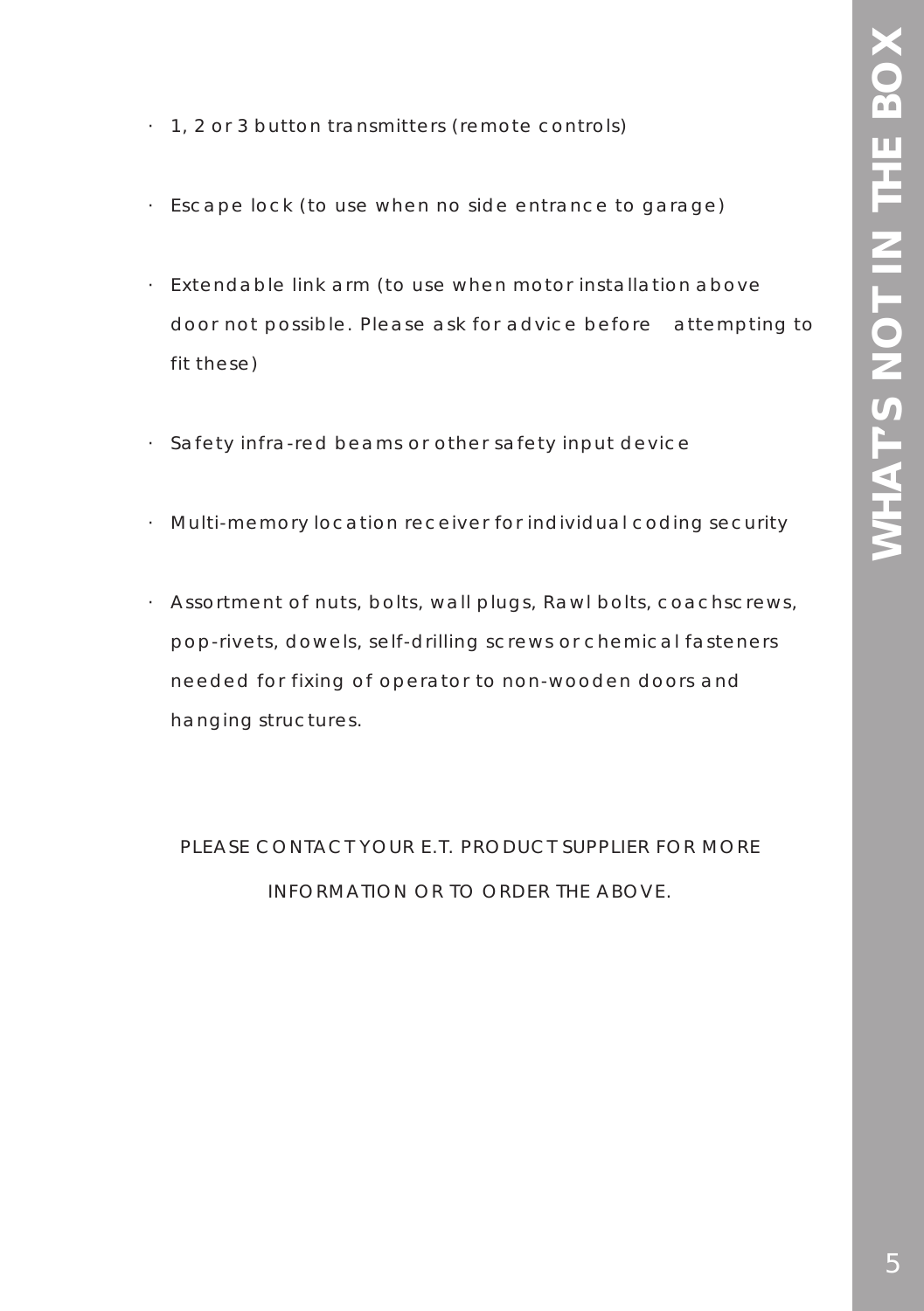| $\overline{\phantom{a}}$ | electric hammer-action drill |  |
|--------------------------|------------------------------|--|
|                          |                              |  |

- 13mm masonry bit
- · 5mm wood bit
- 10mm spanner/ wrench
- · 2 x 13mm spanners/ wrenches
- · 2.5mm blade flat screwdriver
- PH01 star screwdriver
- · hacksaw
- · hammer
- · 6ft/ 2m A-frame self-standing stepladder
- tape measure
- spirit level

In the case of a non-wooden door, always check with the door supplier as to recommended fixings and types of tools needed for the installation of a garge door operator on their doors.















**CONTRACTOR**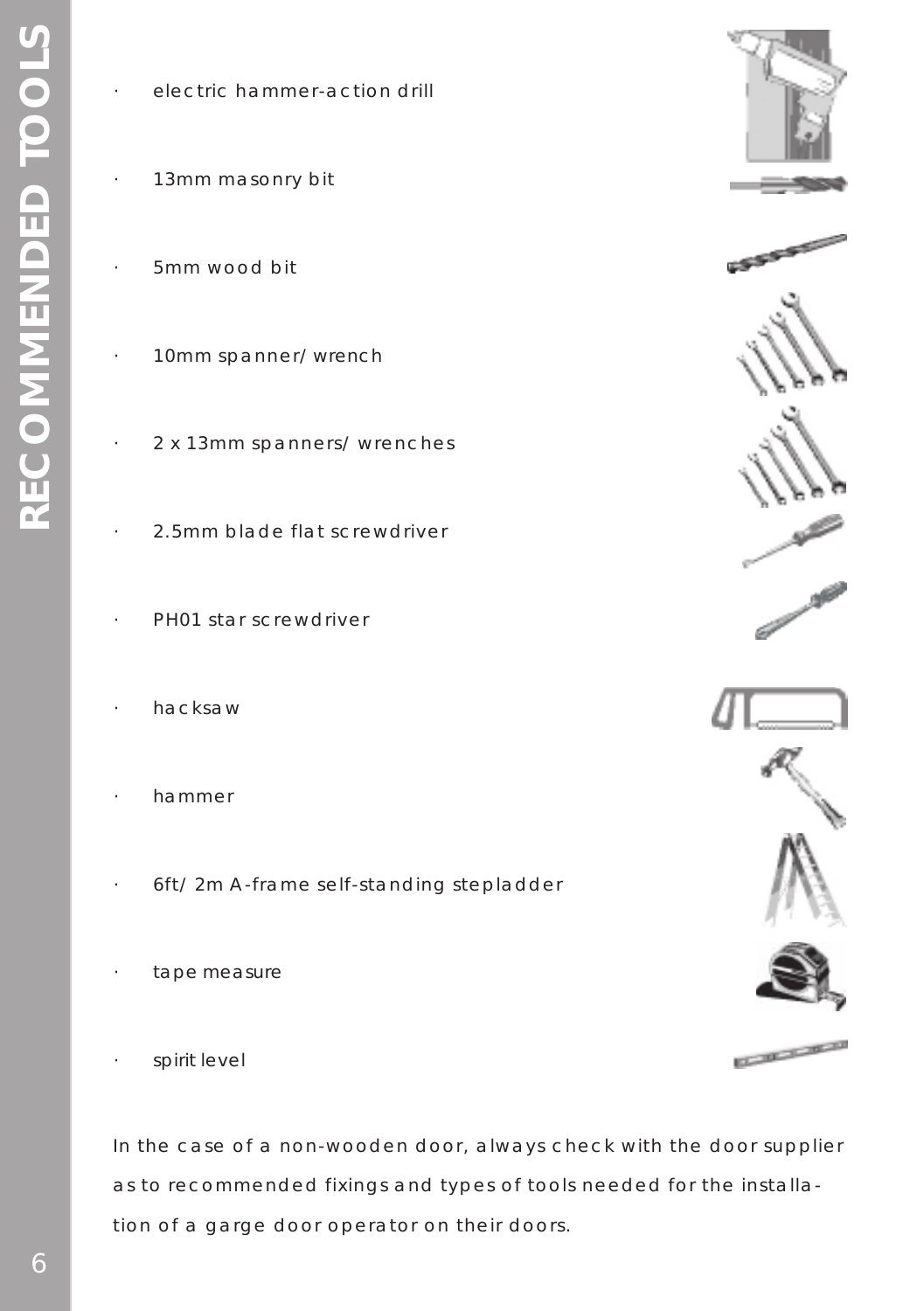# **BEFORE ATTEMPTING TO INSTALL A GARAGE DOOR OPERATOR, PLEASE BE CERTAIN YOU HAVE READ AND UNDERSTOOD THE FOLLOWING:**

### 1. CHECK THAT THE GARAGE DOOR IS MECHANICALLY SOUND AS PER MANUFACTURERS SPECIFICATIONS.

Points to inspect (general to all makes of doors):

- · Mechanisms must be secure, sound, lubricated. Door hinging and balancing mechanisms must be fastened properly to both door and structure.
- All nuts and bolts must be tightened according to manufacturers specifications.
- · Do not attempt to adjust tensioning systems unless duly qualified to do so.
- · Ensure springs are not over-stretched and are functioning properly.
- Test door for ease of operation with no snags throughout door's travel to full opening to full closing positions.
- 2. ENSURE THAT A SOLID FIXING POINT IS USED ABOVE DOOR for securing the front-end bracket. A correctly fabricated bracket extended from a solid structure is to be used in the case of fascias, false panelling, header panels etc. For installations in block walls (cinder bricks), you should use a through-bolt or cross-braced plate.
- 3. ENSURE THAT THE HANGING BRACKETS USED TO SECURE THE MOTORHEAD are fixed to a structure that can support the weight and load of the garage door operator in operation. (Rhino boarding and ceiling board DO NOT qualify as solid structures).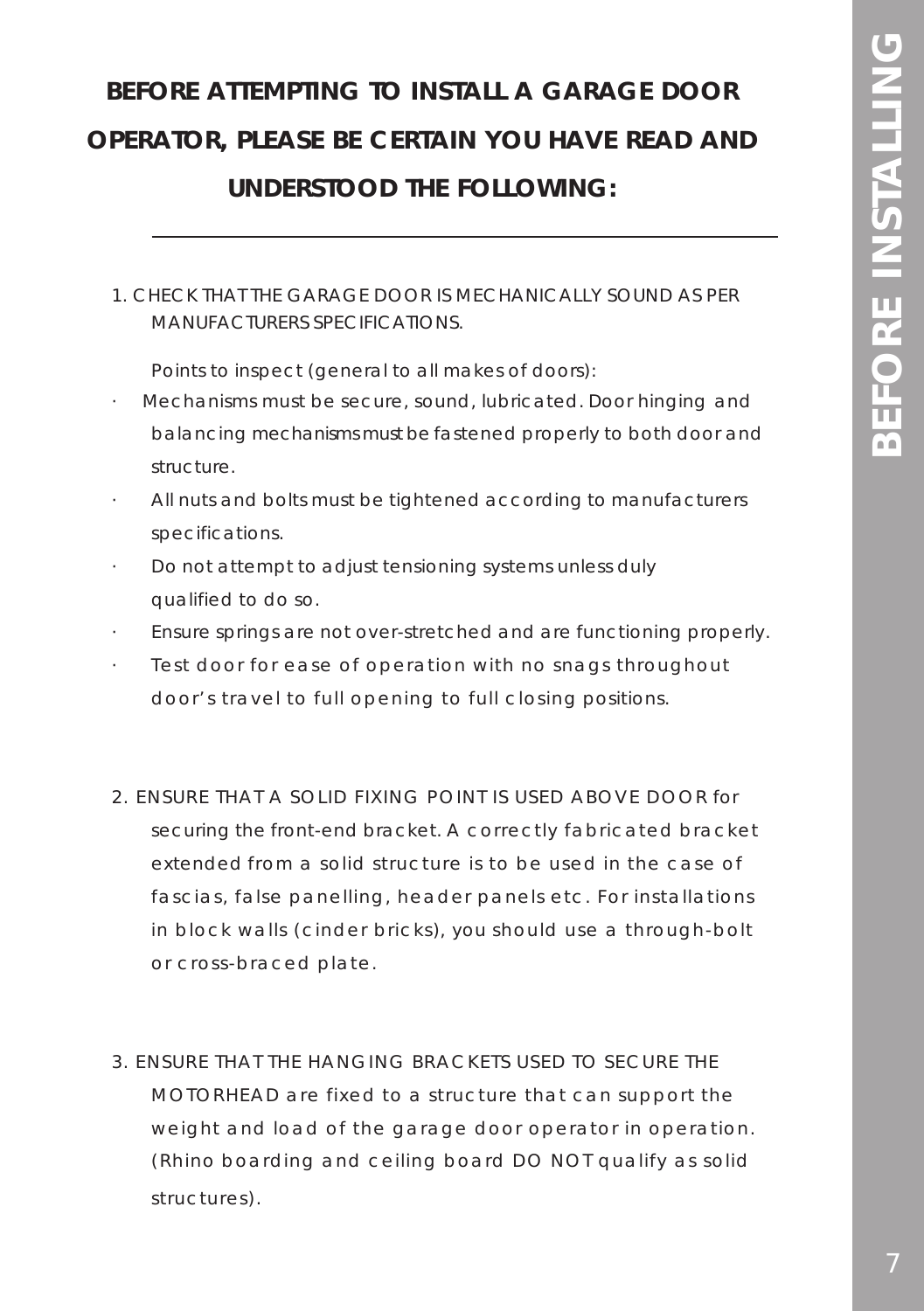4. INSPECT THE SPINE (TOP EDGE) OF THE DOOR for weaknesses such as cracks or wood-knots. Ensure that the point that the door mount bracket is attached to, will sufficiently support the weight and load of the door when operated.

 If there is any question to the above, replace or brace the spine (top edge) of the door with stronger material.

- 5. ENSURE THAT ANY MECHANICAL LOCKS are either removed or securely locked in the UNLOCKED position.
- 6. ONE CHALLENGER DOOR OPERATOR IS NOT INTENDED TO BE USED TO OPERATE TWO SINGLE GARAGE DOORS IN TANDEM. i.e. one motor per installed door.

**E.T. Systems will not guarentee any Challenger unit working on more than one door. However, the Challenger units will be able to automate one complete double oversized door.**

- 7. PLEASE BE SURE TO MATCH THE DRAWBAR LENGTH to the type of hinge assembly when automating oversized doors.
- 8. Please note that the Challenger range of garage door operators are NOT IP55 weather-proof rated and are thus only intended for installations in protected garage-type conditions i.e. under a roof and out of the wind. This is even more critical when the unit is used near a coastline.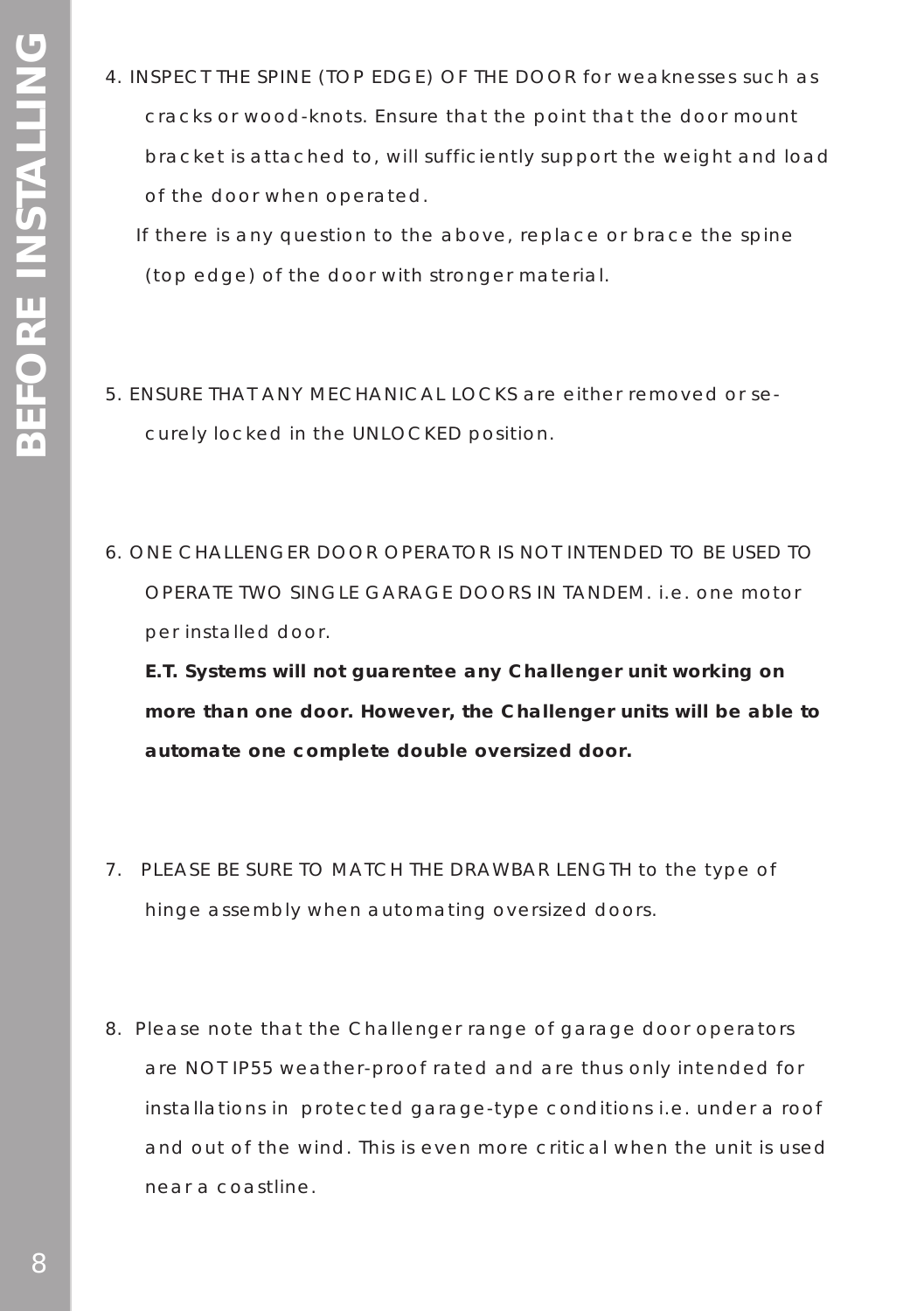**Before starting your installation, check that you have the correct tools required for your type of installation.**

**Check that your Challenger garage door operator kit is complete.**

### **STEP 1 - ASSEMBLE THE DRAWBAR TO THE MOTORHEAD**

Using the 4 M6 x 75mm hexagonal bolts and 6mm washers, tighten your motorhead unit to the drawbar's geared and splined back-end, by means of the 10mm spanner/ wrench.



*Figure 9.1*



FINAL WIRING CONFIGURATION FOR REVERSE MOUNTING *Figure 9.2*

If you choose to mount the motorhead above the drawbar (for more headroom when using the Challenger operator on a Tip Up type Door), you must reverse the motor's forward and reverse wiring and open and close limits.

Remove magnet assembly and re-attach the assembly to the chain by turning it over so that it ends up as shown in this photograph.

The magnet should be between the chain and reed switch.



*Figure 9.3*

Once you have finished assembling your Challenger garage door operator, proceed to Step 2 **-** Mounting the link arm and door mount bracket.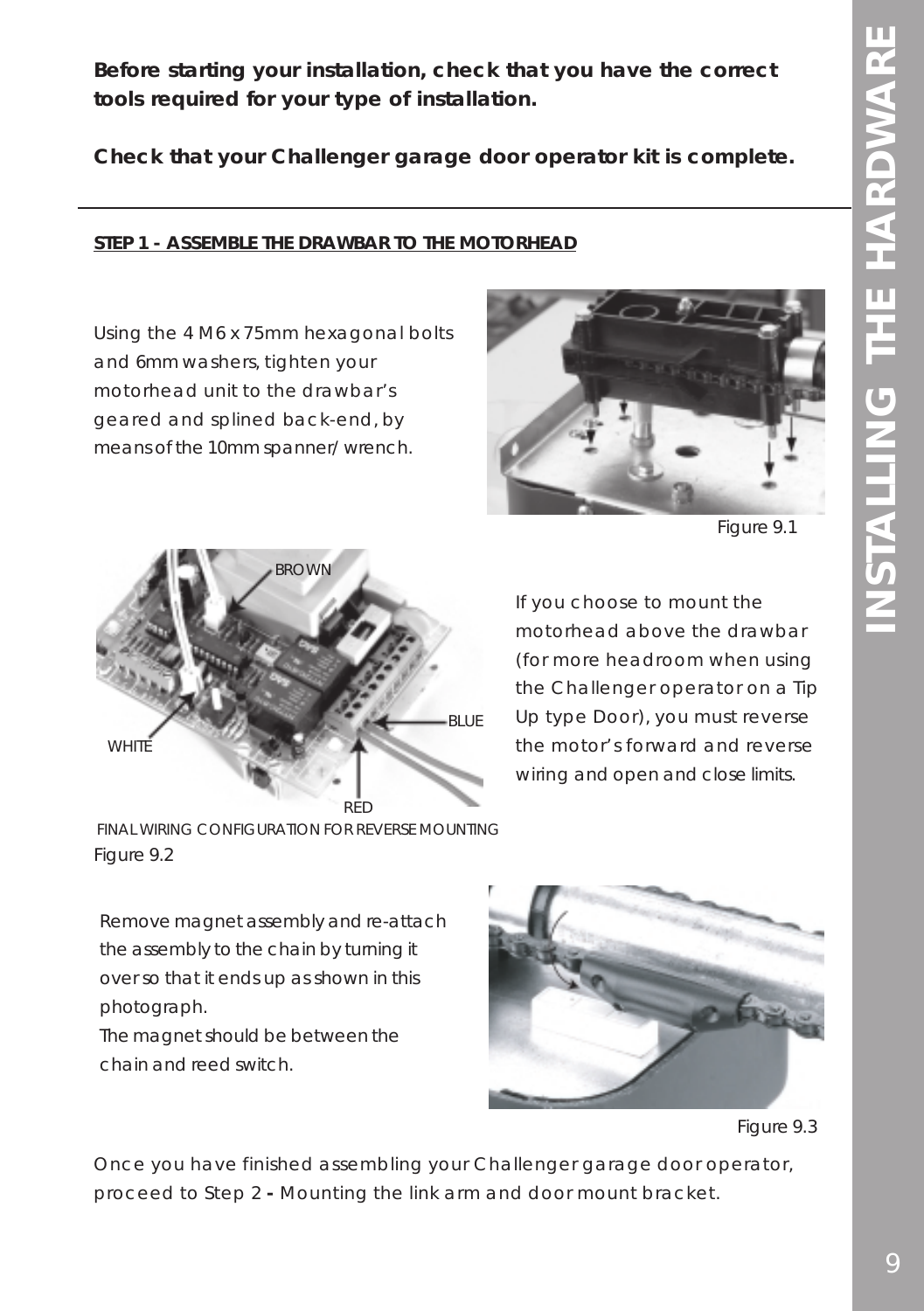

## **TIP-UP TYPE DOORS**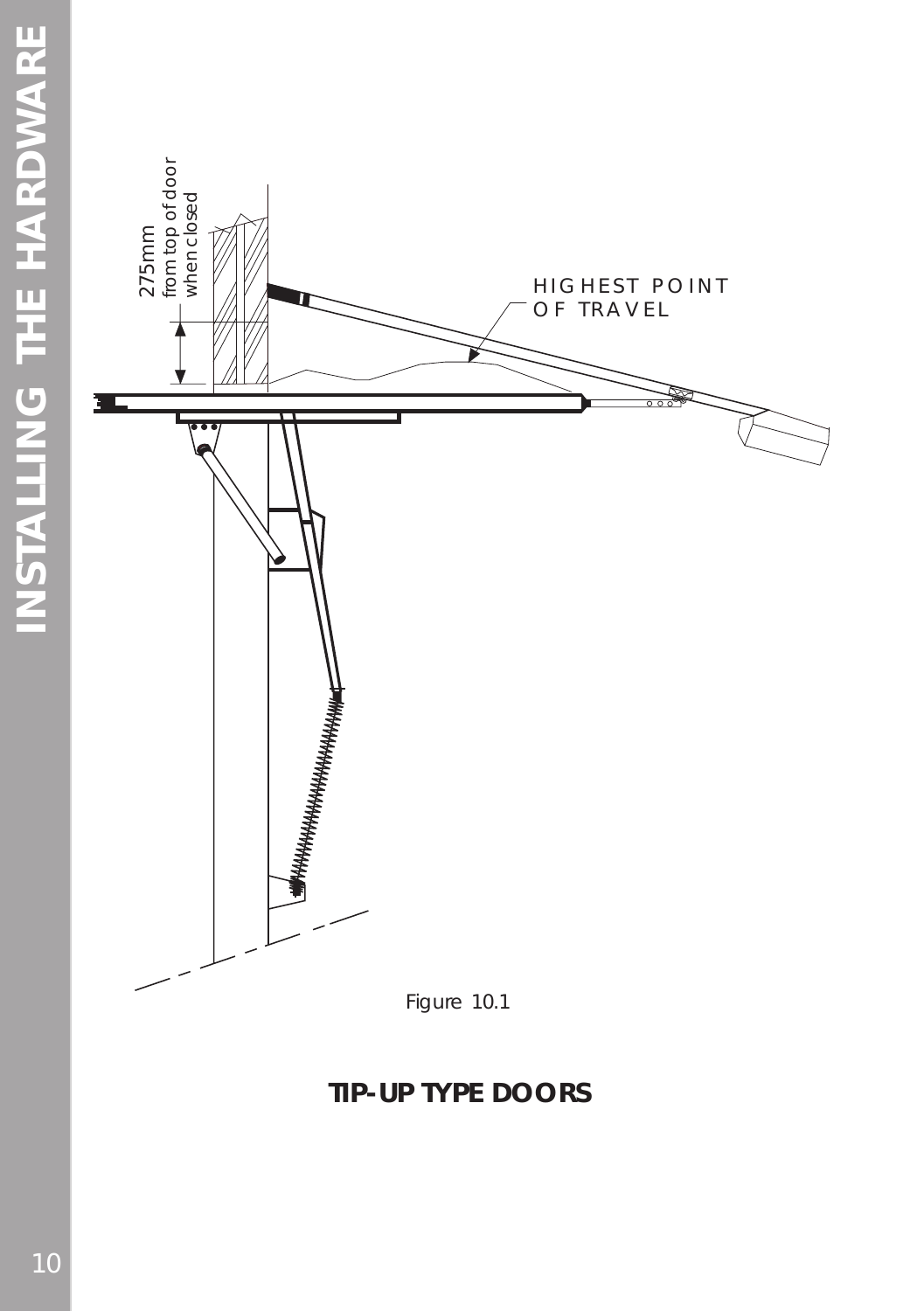### **STEP 2 - MOUNTING THE LINK ARM AND DOOR MOUNT BRACKET**

### **TIP UP TYPE DOOR**

(refer to diagram on page 10)

Locate and mark the center position of the spine (top edge) of the door.



*Figure 11.1 .*

While holding the door mount bracket in place on the centre position, mark the mounting hole positions.

Using your 5mm wood drill bit, drill pilot holes into the door spine where you have just marked the door.



Fasten the door mount bracket to the door, using your 13mm spanners and/ or wrenches and 2 of the M8 x 40mm coachscrews (for other types of doors, use recommended fixtures).

*Figure 11.2*

Fasten the link arm to the door mount bracket, using your 13mm spanners and/or wrenches and 1 of the M8 x 25mm hexagonal bolts and M8 Nylock nuts.

**Be certain not to over tighten the nut and bolt as the link arm must be able to swing freely up and down in the door-mount bracket.**

When you have completed the above, move on to Step 3 - Determining the mounting position and mounting of the drawbar front-end.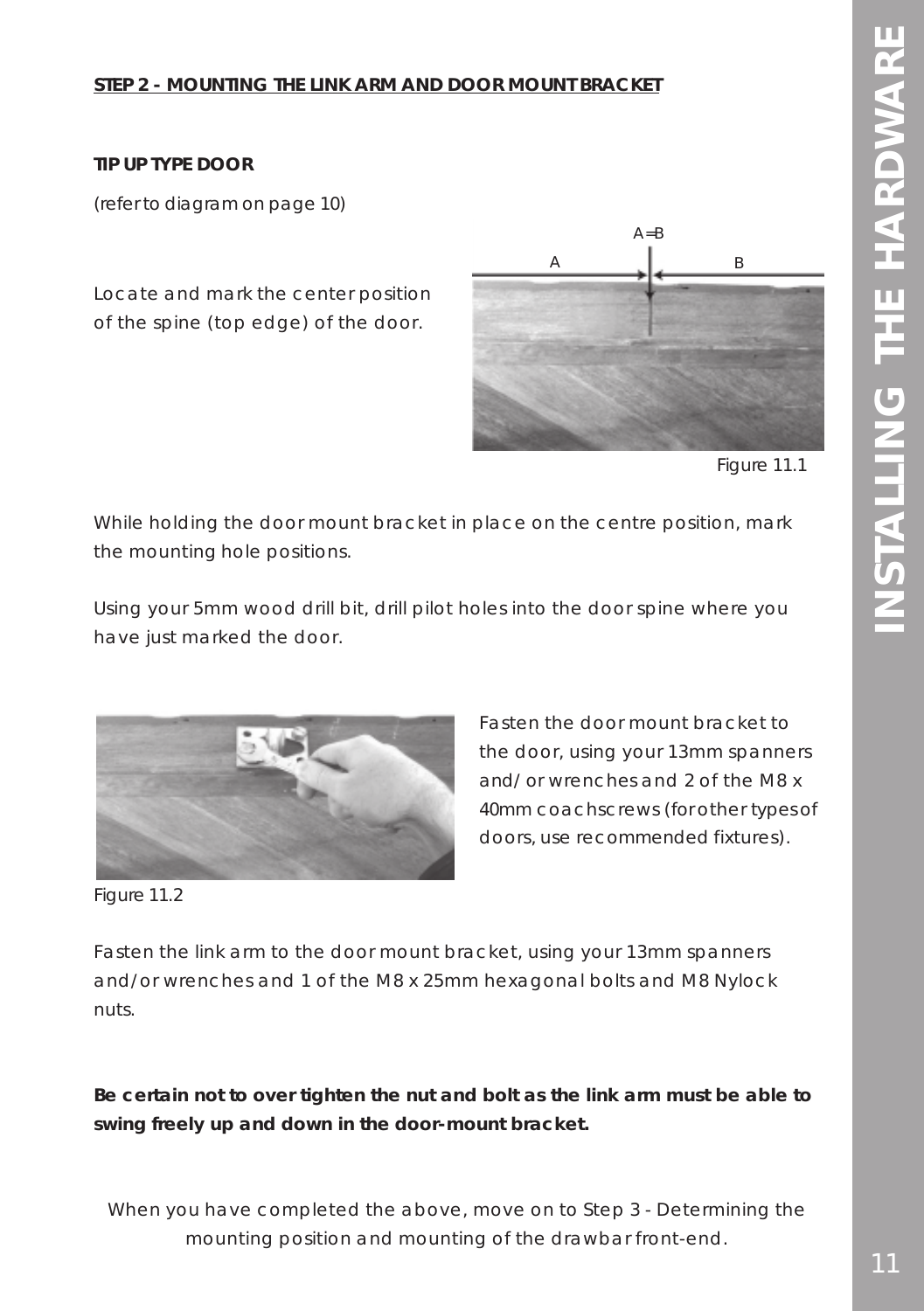

## **OVERHEAD SECTIONAL TYPE DOORS**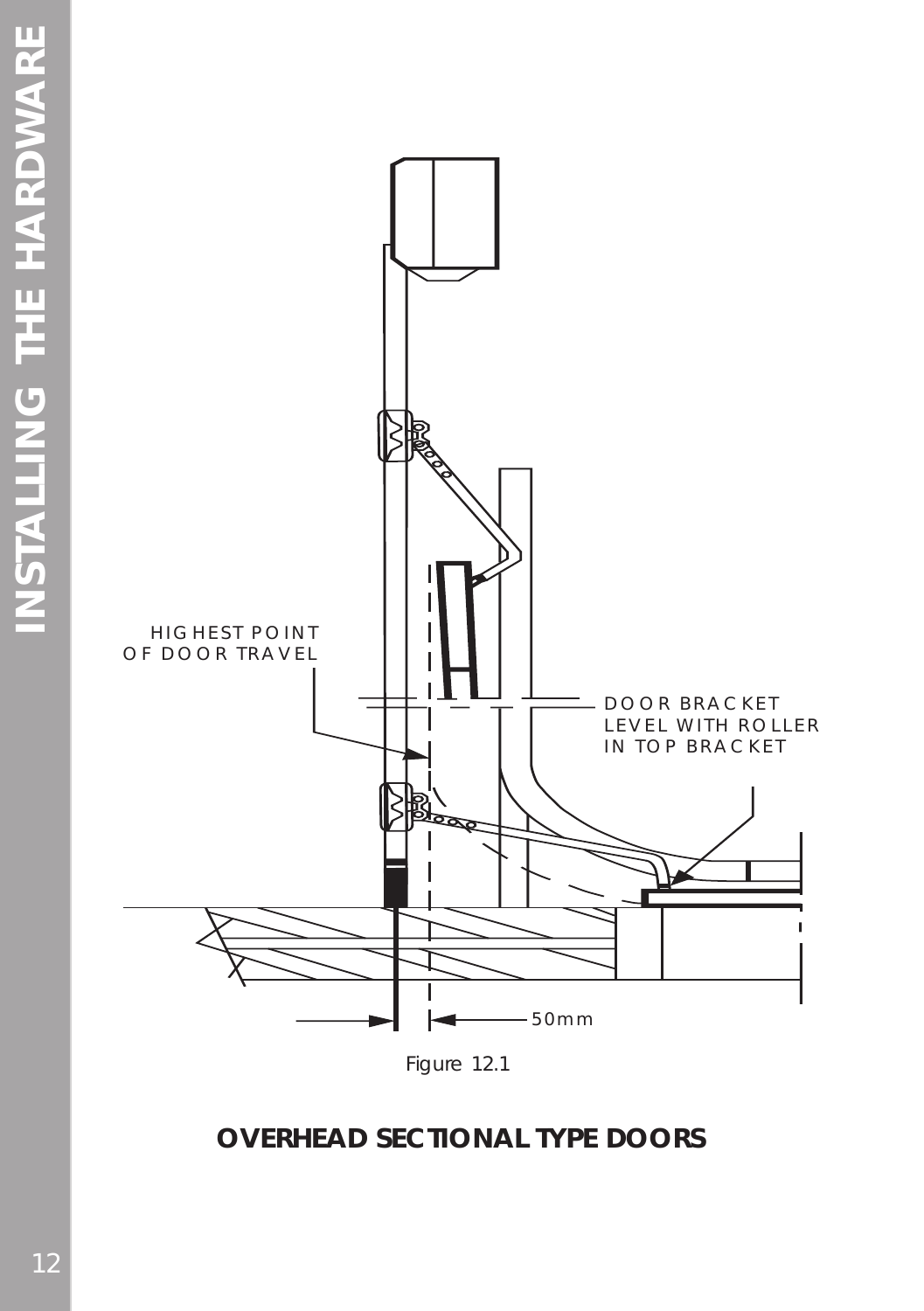### **OVERHEAD SECTIONAL TYPE DOOR**

(refer to diagram on page 12)

Locate and mark off the centre position on the inside fascia on the spine (top edge) of the top panel of the door, in line with roller in top bracket.



*Figure 13.1*

While holding the door mount bracket in place on the centre position mark the mounting hole positions.

Using your 5mm wood drill bit, drill pilot holes into the door spine where you have just marked the door.

Fasten the door mount bracket to the door, using your 13mm spanner or wrench and 2 of the M8 x 40mm coach screws.



Fasten the link arm to the door mount bracket, using your 13mm spanners and/or wrenches and 1 of the M8 x 25mm hexagonal bolts and M8 Nylock nuts.

*Figure 13.2*

### **Be certain not to over tighten the nut and bolt as the link arm must be able to swing freely up and down in the door-mount bracket.**

When you have completed the above, move on to Step 3 - Determining the mounting position and mounting of the drawbar front-end.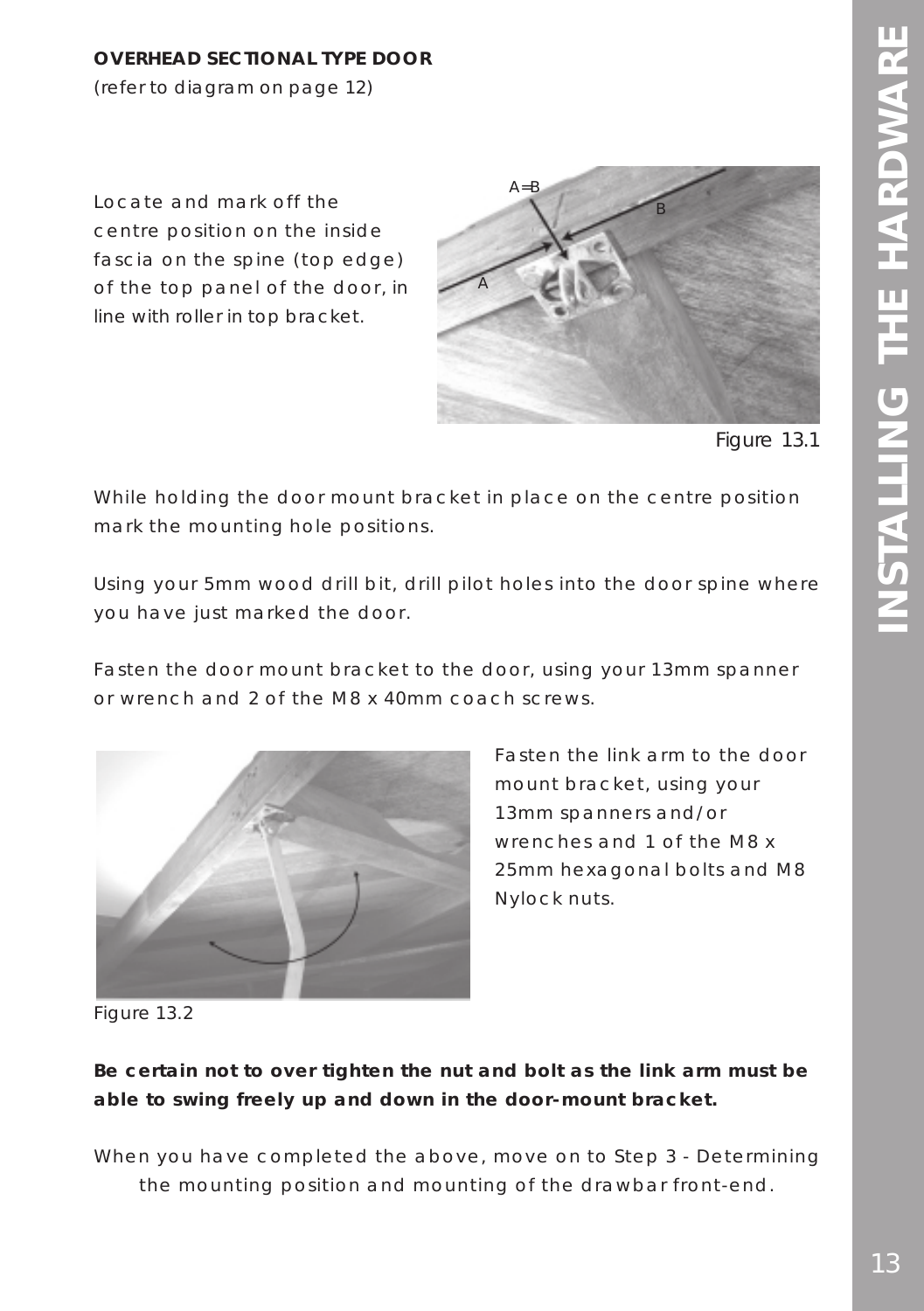## **STEP 3 - DETERMINING THE MOUNTING POSITION, AND MOUNTING OF THE DRAWBAR FRONT-END**

TIP UP TYPE DOOR (Refer to diagram on page 10) OVERHEAD SECTIONAL TYPE DOOR (Refer to diagram on page 12)

With the door in the closed position swing the link arm up fully vertical, in line with the centre mark previously determined in Step 2.

### For a **TIP UP TYPE DOOR:**

Measure strictly 275mm (two hundred and seventy-five millimeters) above the top edge of the door along the link arm. Mark the wall at this point.



*Figure 14.1*

### For an **OVERHEAD SECTIONAL TYPE DOOR:**



Measure strictly 50mm (fifty millimeters) above the highest point of travel of the door along the link arm (use horizontal tracks for door height reference).

Mark the wall at this point.

*Figure 14.2*

### **FOR BOTH TYPES OF INSTALLATION:**

You now use your 13mm masonary drill bit to drill a hole approximately 90mm deep at position marked on wall.

Fasten the wall mount bracket to the wall using the M8 Rawl bolt by means of your 13mm spanner/ wrench.

When you have completed the above for your type of door, move on to Step 4 – Determining The mounting position of the motorhead.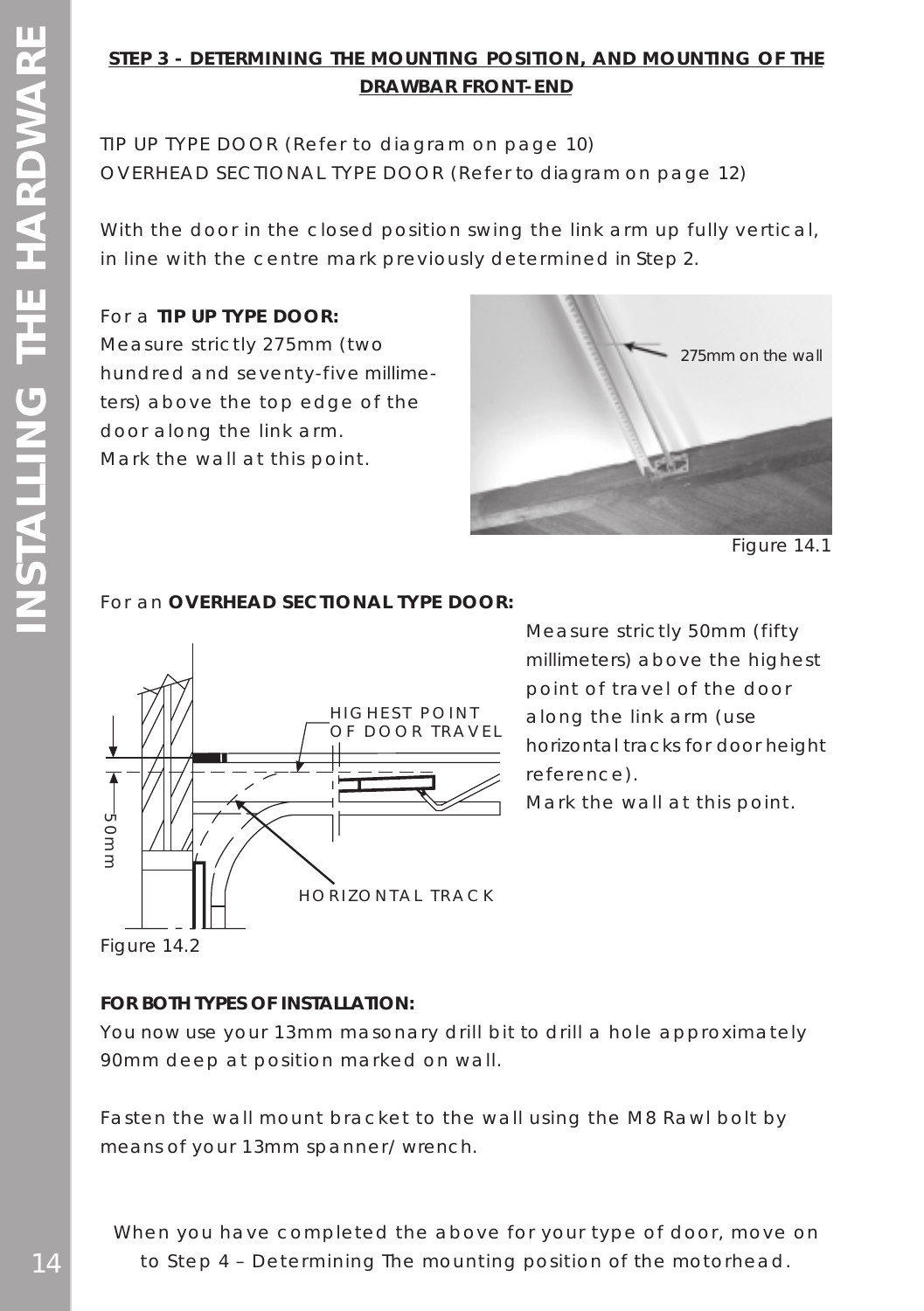### **STEP 4 - DETERMINING MOUNTING POSITION OF MOTORHEAD UNIT**

TIP UP TYPE DOOR (Refer to diagram on page 10) OVERHEAD SECTIONAL TYPE DOOR (Refer to diagram on page 12)

With the door in the closed position, fasten front-end moulding into wall bracket using the M8 x 90mm hexagonal bolt and a M8 Nylock nut. Fasten using your 13mm spanners and/ or wrenches.

Lift motor unit out of the way of the door travel, supporting it with a stepladder 90° to wall.

Release the sledge from the bobbin by pulling the release lever down 90<sup>°</sup> to drawbar. This will assist in the attaching of the linkarm to the sledge mounting.

Fasten the link arm to the sledge, using your 13mm spanners and/or wrenches and 1 of the M8 x 25mm hexagonal bolts and M8 Nylock nuts.

**Be certain not to over tighten the nut and bolt as the link arm must be able to swing freely up and down in the sledge mounting.**

For **OVERHEAD SECTIONAL TYPE DOOR** installation, open door and support motorhead so that the drawbar is 50mm above the door (level with your spirit-level).

### For **TIP UP TYPE DOOR**:

Open door to check travel clearance. Ensure link arm is in the horizontal position when door is horizontal.



Now proceed to Step 5 - Mounting the motorhead unit and hanging straps.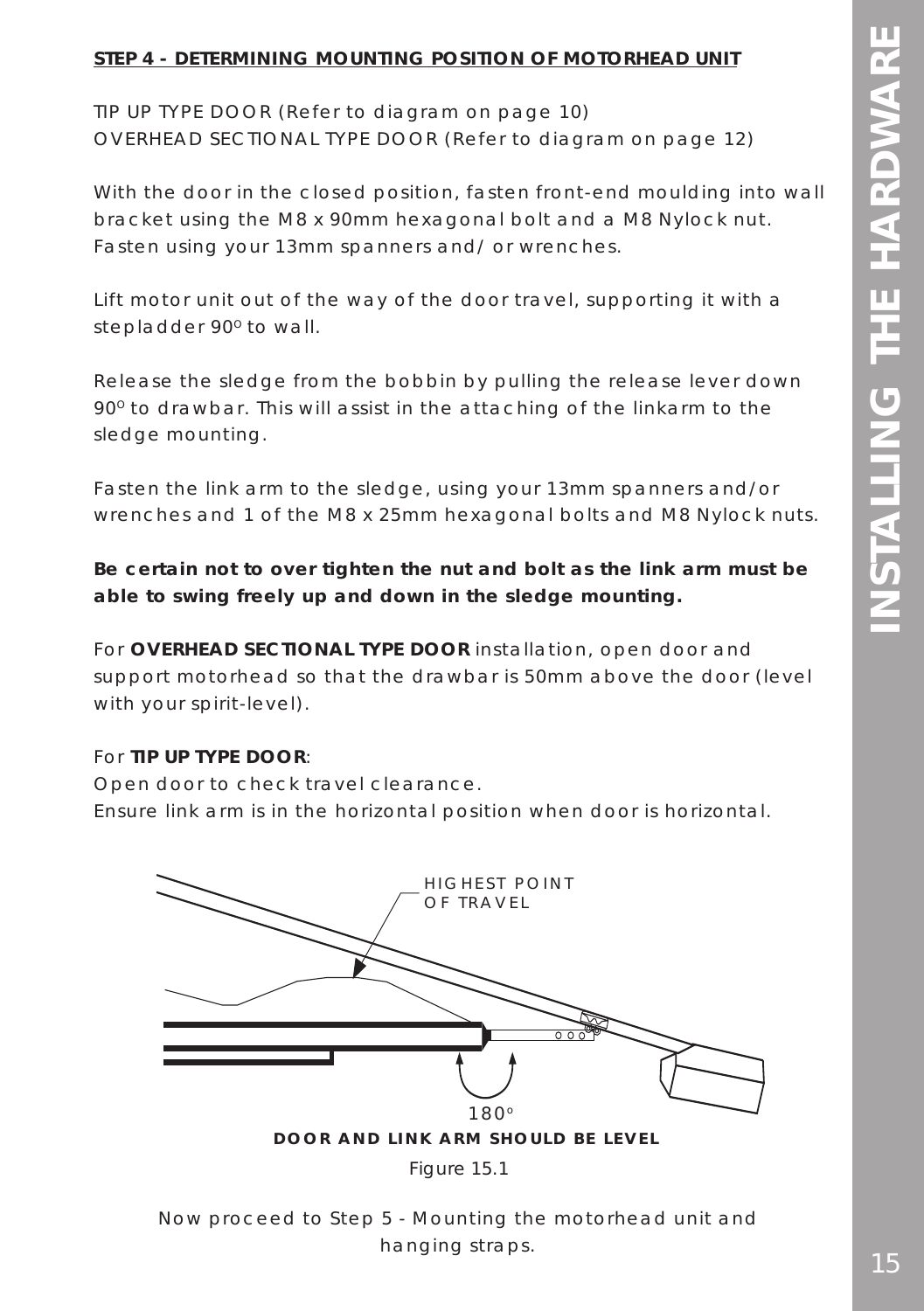### **STEP 5 - MOUNTING MOTORHEAD UNIT AND HANGING STRAPS**

Measure, cut and prepare the hanging straps according to the type of fixed structure or rafter to which the unit is to be mounted.





*Figure 16.1*

Mount the hanging straps to the fixed structure or rafters with 2 of the M8 x 40mm coachscrews provided.

**DO NOT** exceed one hanging angle length from fixed structure or rafters. In the case of double volume roof clearance, manufacture or extend stable support structure down.

Mount powerhead to hanging straps with 2 of the M8 x 16mm hexagonal bolts and Nylock nuts provided, using your 13mm spanners and/ or wrenches.

Use the last 2 of the M8 x 16mm hexagonal bolts and Nylock nuts with your 13mm spanners and/ or wrenches, to mount crossbracing.

Ensure that sufficient cross-bracing is used to disable any sideways sway of the motorhead when in operation.

You can now commence with the programming and commissioning schedule.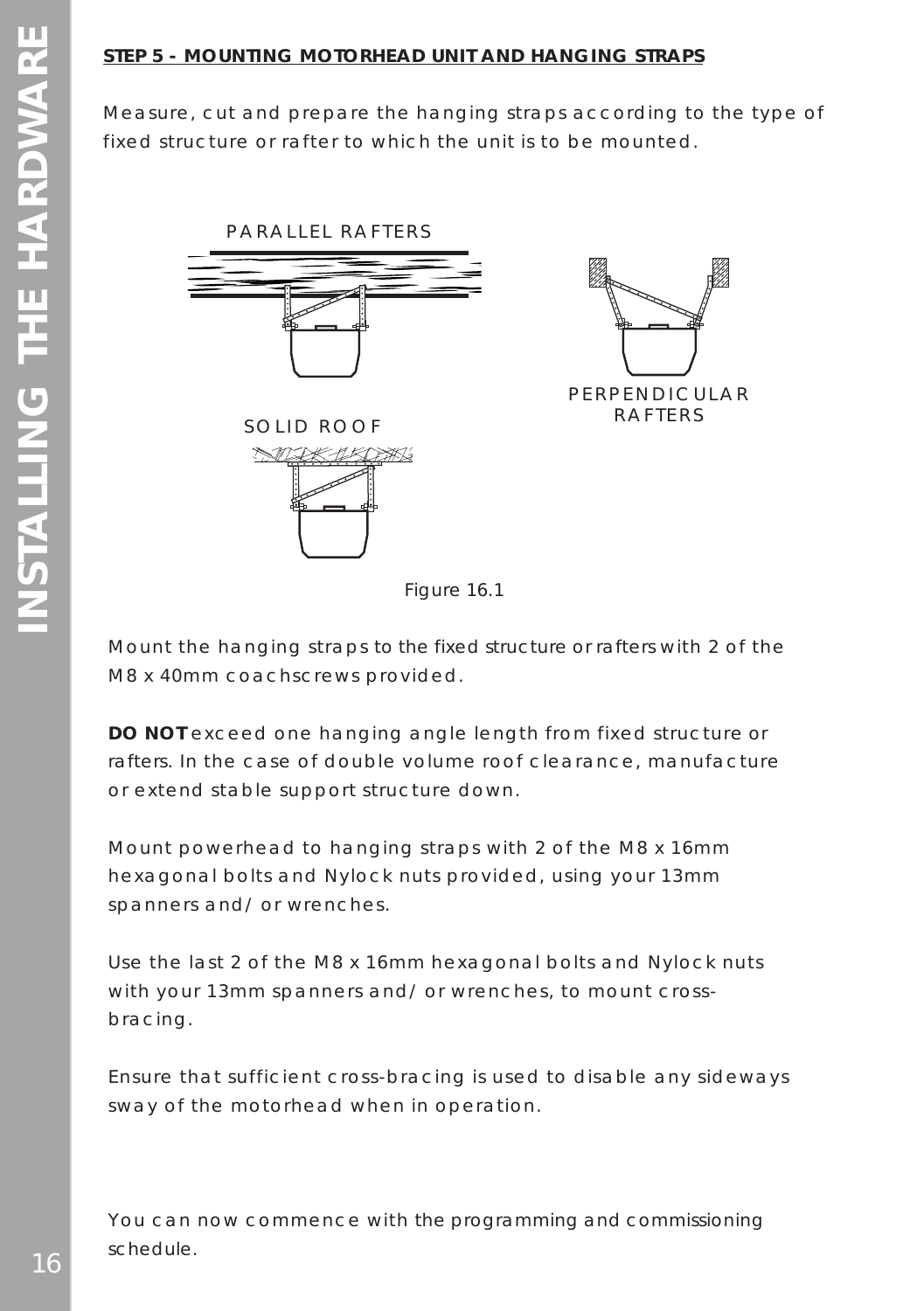## **EXTERNAL RECEIVER**

*Figure 17.1*



## **BEAMS**

*Figure 17.2*

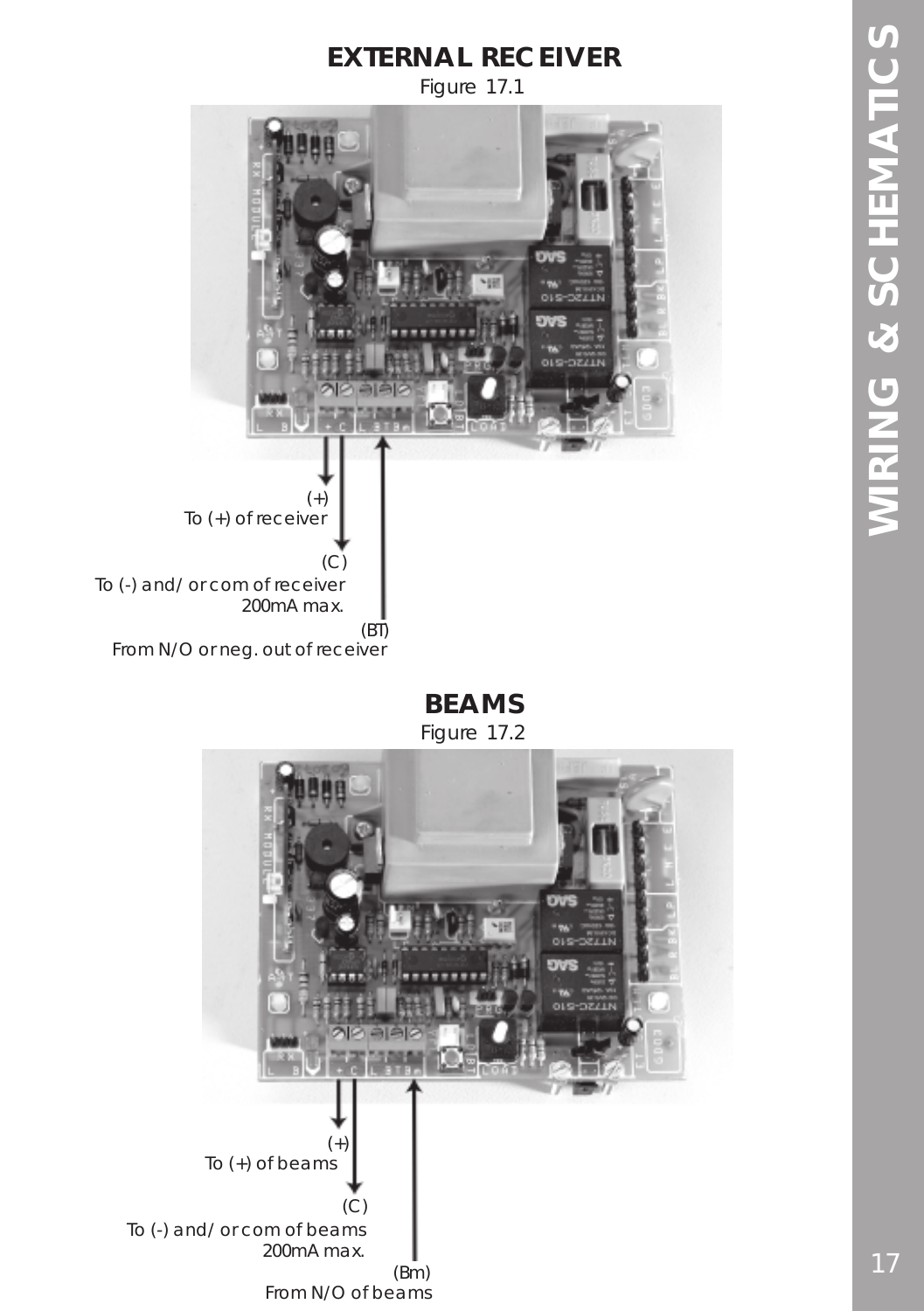**WALL CONSOLE** *Figure 18.1*



**PROGRAMMING**

*Figure 18.2*

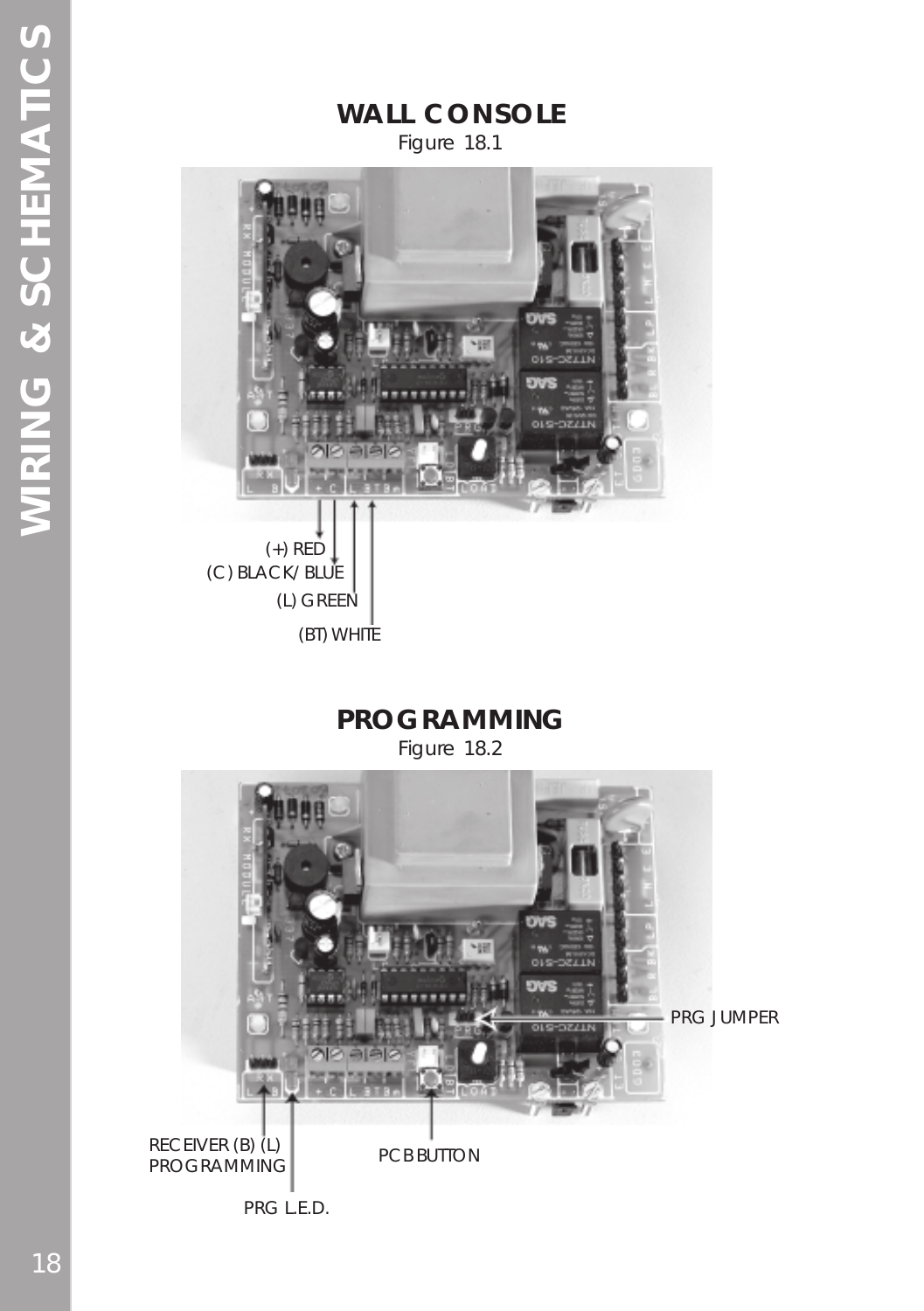

## **LOAD POT** *Figure 19.2*

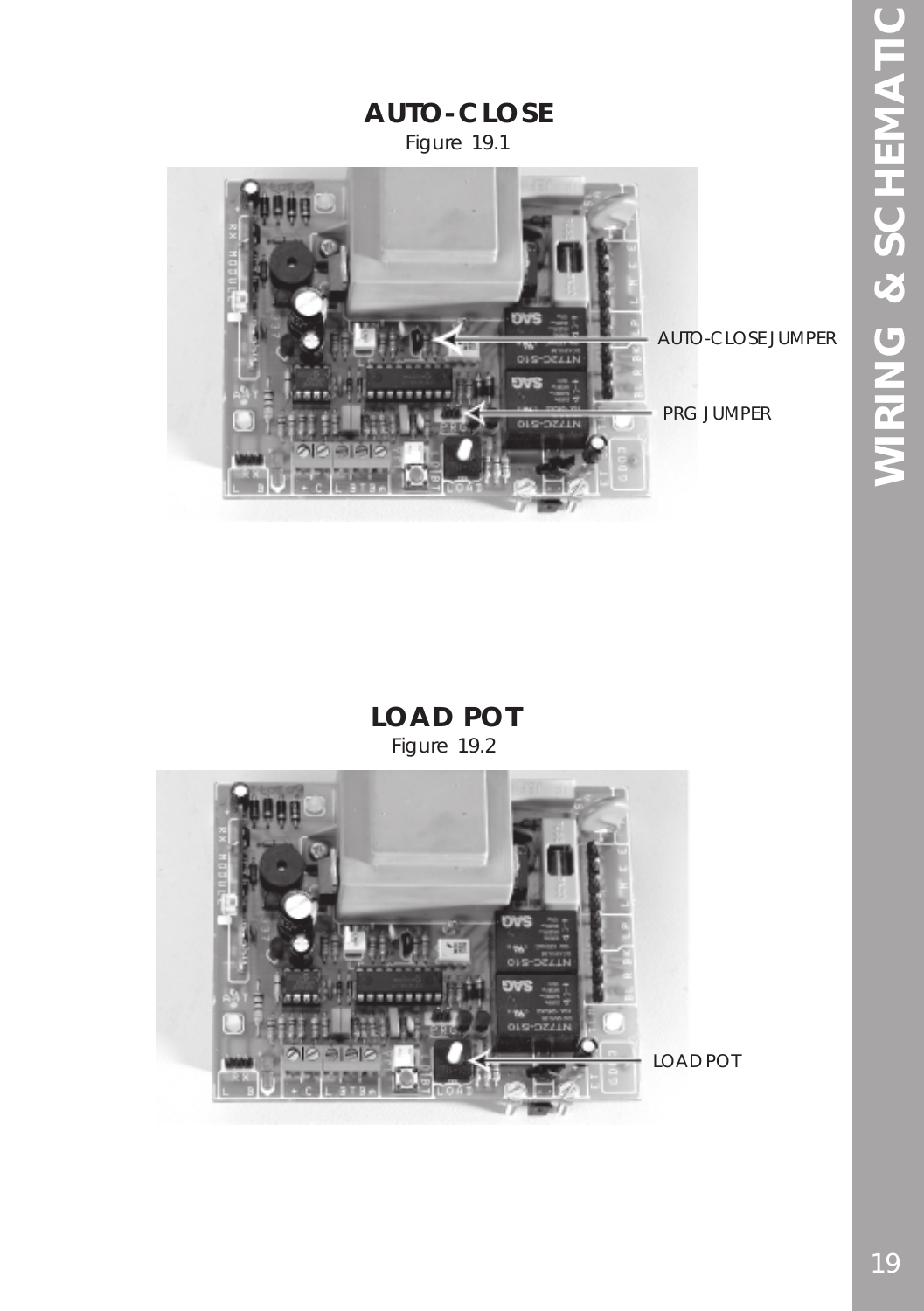### **To begin programming the unit:**

Power up by plugging the three-pin plug attached to the Challenger into a 15Amp plug socket (check with electrician for latest SABS compliancy).

NOTE: The unit should beep 5 times if it has never been programmed before and once if being reprogrammed.

### **Programming a remote transmitter into the onboard receiver (Fig 18.2)**

The receiver can learn one code for the garage door control button and one code for the light control button.

1. Code the transmitter with a unique code as per make and model of transmitter (refer to supplier for more information).

### For the garage door control button :

- 1. Short the pin B to the middle pin with the jumper supplied
- 2. Press the desired button on the transmitter
- 3. The PRG LED will flash to indicate that the code has been memorized.
- 4. Remove the jumper.

### For the light control button:

- 1. Short the L pin to the middle pin with the jumper supplied
- 2. Press the desired button on the transmitter
- 3. The PRG LED will flash to indicate that the code has been memorized.
- 4. Remove the jumper.

### **Erasing the codes on the receiver**

The onboard receiver uses overwrite procedure.Recode the transmitter to a new code and follow the process above.

### **Setting up the open and closed positions**

The Challenger MKIII relies on magnetic limits switches for the open and close positions and uses intelligent profiling of the door's operation for the overload (sensitivity) function

- 1. Clear away any obstacles
- 2. Move the door so that the bobbin on the chain slides into the carriage or sledge. Make sure the sledge pull clip is in the engaged position.



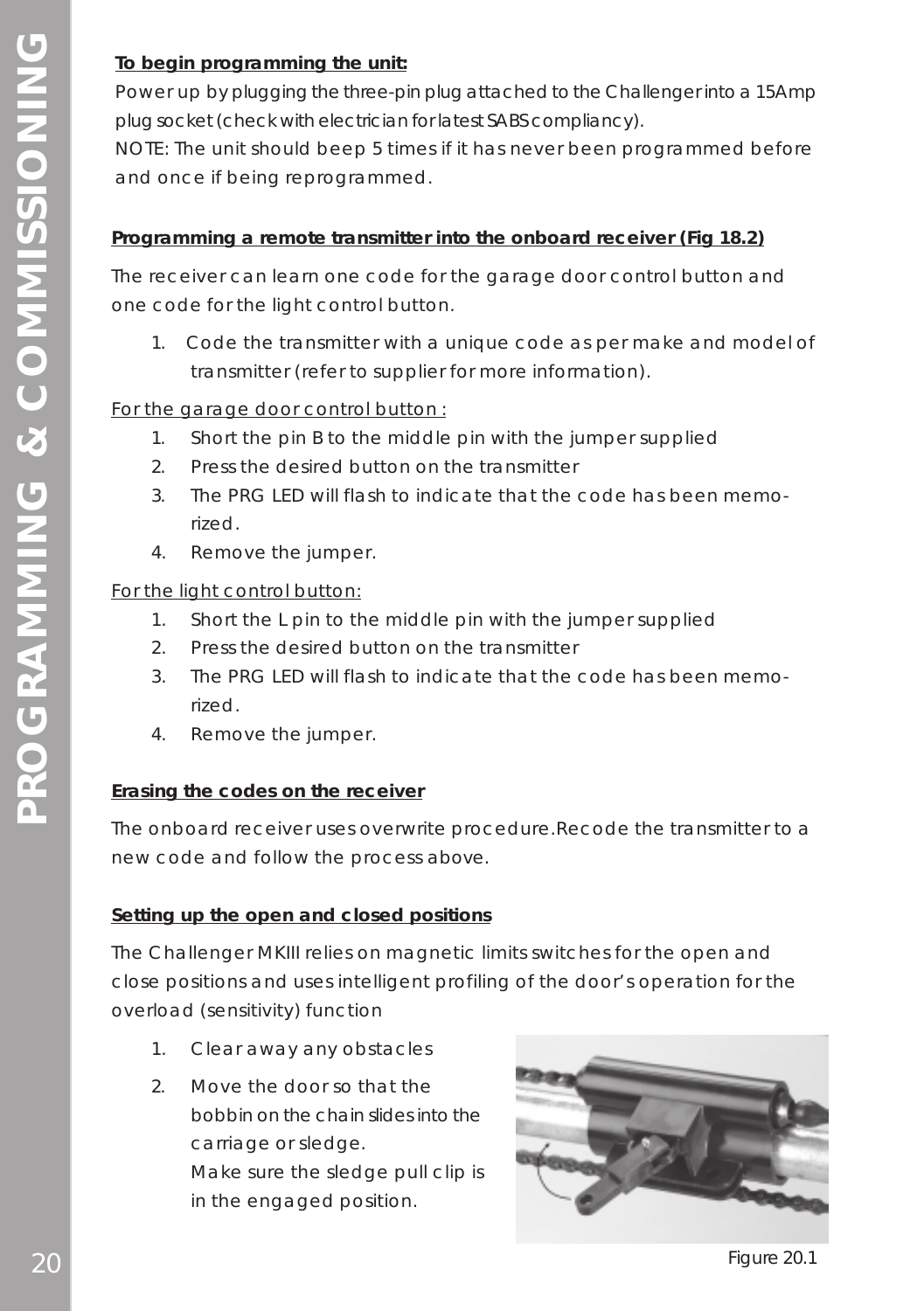- 3. Press and release the button on the PCB or use the transmitter which has been pre-programmed in PROGRAMMING THE TRANSMITTER INTO THE ONBOARD RECEIVER (FIg 18.2). The door will start closing.
- 4. When the door reaches the closed position, use the PCB button or the TX to stop the door.
- 5. Slide the limit magnetic assembly situated on the chain into position above the switch assembly on the chassis of unit.
- 6. Press and release the button on the PCB or use the transmitter which has been pre-programmed in PROGRAMMING THE



Figure 21.1

TRANSMITTER INTO THE ONBOARD RECEIVER. The door will start opening.

7. When the door reaches the open position, use the PCB button or the TX to stop the door.



Figure 21.2

8. Slide the limit magnetic assembly situated on the chain into position above the switch assembly on the chassis of unit.

9. Test the positions of the limits: Press the PCB button or TX. The operator should run to the close and open positions and stop on the limits. If not correct, move the limit until the correct position has been reached.



10. When satisfied, secure the magnetic limit assemblies, using the 3 mm x16 mm counter sunk self tapping screws.

*Figure 21.3*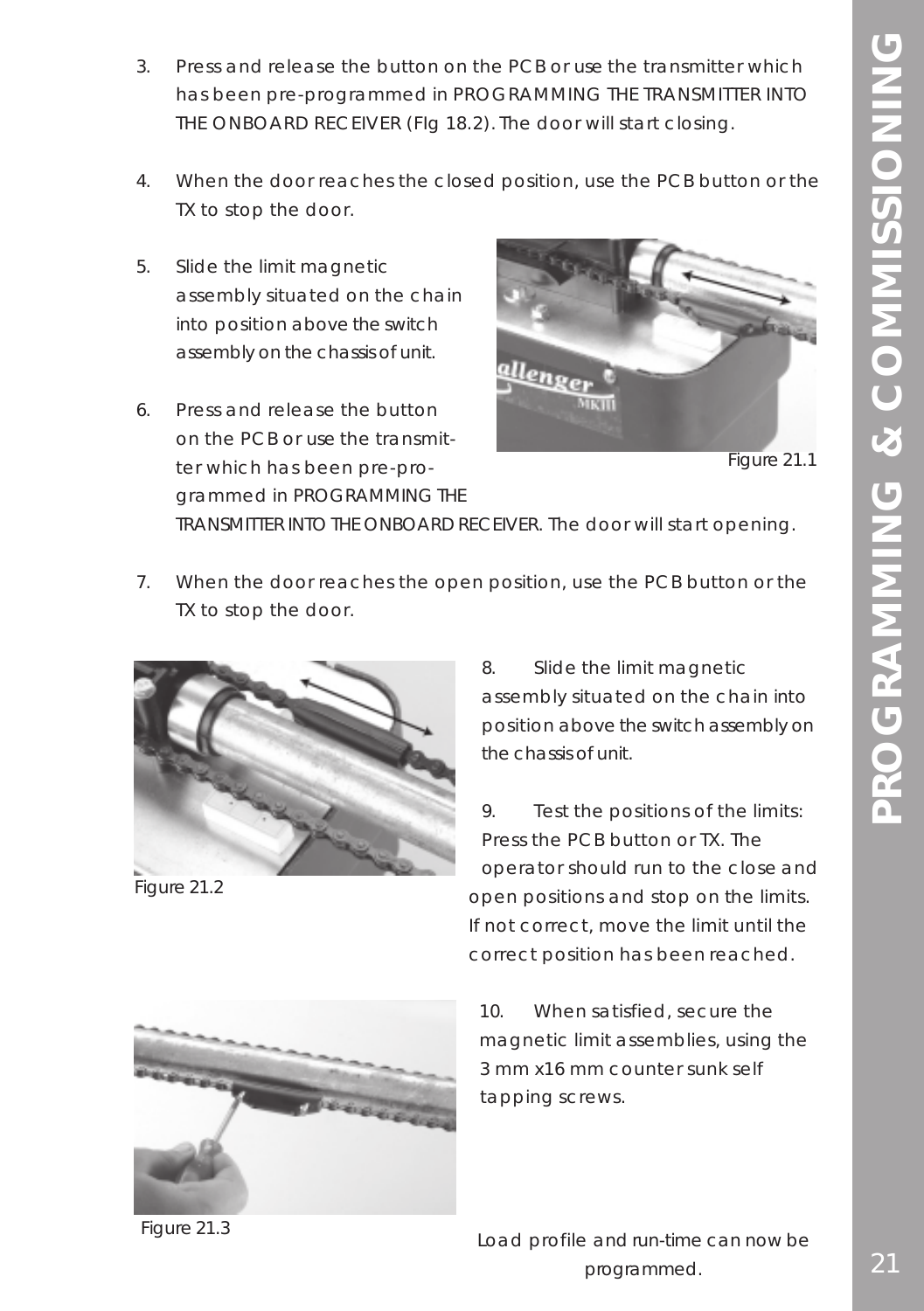### **Programming the load profile**

- 1. Momentarily short the two pins '**PRG**' with the jumper supplied. The unit will close the door and find the closed limit where the unit will stop. The unit will beep once at this point.
- 2. The unit will then automatically start opening the door until the open limit is reached. The unit will beep once again at this point.
- 3. The unit will automatically close and re-open to confirm the load profile, for the sensitivity sensing. Whilst doing this, the unit will emit one beep per second.

When the unit reaches the open position, the programming schedule is complete.

You may now use your garage door operator normally.

### **USING ADDITIONAL FEATURES**

### **USING THE HOLIDAY LOCKOUT FEATURE**

Holiday lockout will be engaged when light input is triggered for more than 5 sec and deactivate if light input is triggered again for more than 5 sec.

### **ADJUSTING THE LOAD SENSING (Fig 19.2)**

To adjust the load/ obstruction sensitivity, turn the LOAD POT

> - clockwise for higher load/ obstruction sensing; and

- anticlockwise for a lower load/ obstruction sensing.

The first operation after adjustment of the load will produce the number of beeps corresponding to the load/ obstruction sensing selected i.e. 2 beeps = 2% of 10 beeps =  $10%$  load.

### **PROGRAMMING THE STAY OPEN TIME FOR AUTO-CLOSE USAGE (FIG 19.1)**

- 1. Close the door.
- 2. Place the jumper supplied across the two pins labeled **AUT**.
- 3. Place another jumper across the two pins labeled **PRG**.
- 4. Count off the required amount of beeps for the stay open time - each beep equals 1 second.
- 5. When the required time is reached, remove both the jumpers from the **PRG** pins and the **AUT** pins.
- 6. Replace **AUT** jumper once again to select auto-close function.

**\*NB. The Challenger MKIII gives three 1 second beeps warning before closing. If 10 seconds were counted off, then the door will start closing after 13 seconds (10 sec + 3 sec warning).**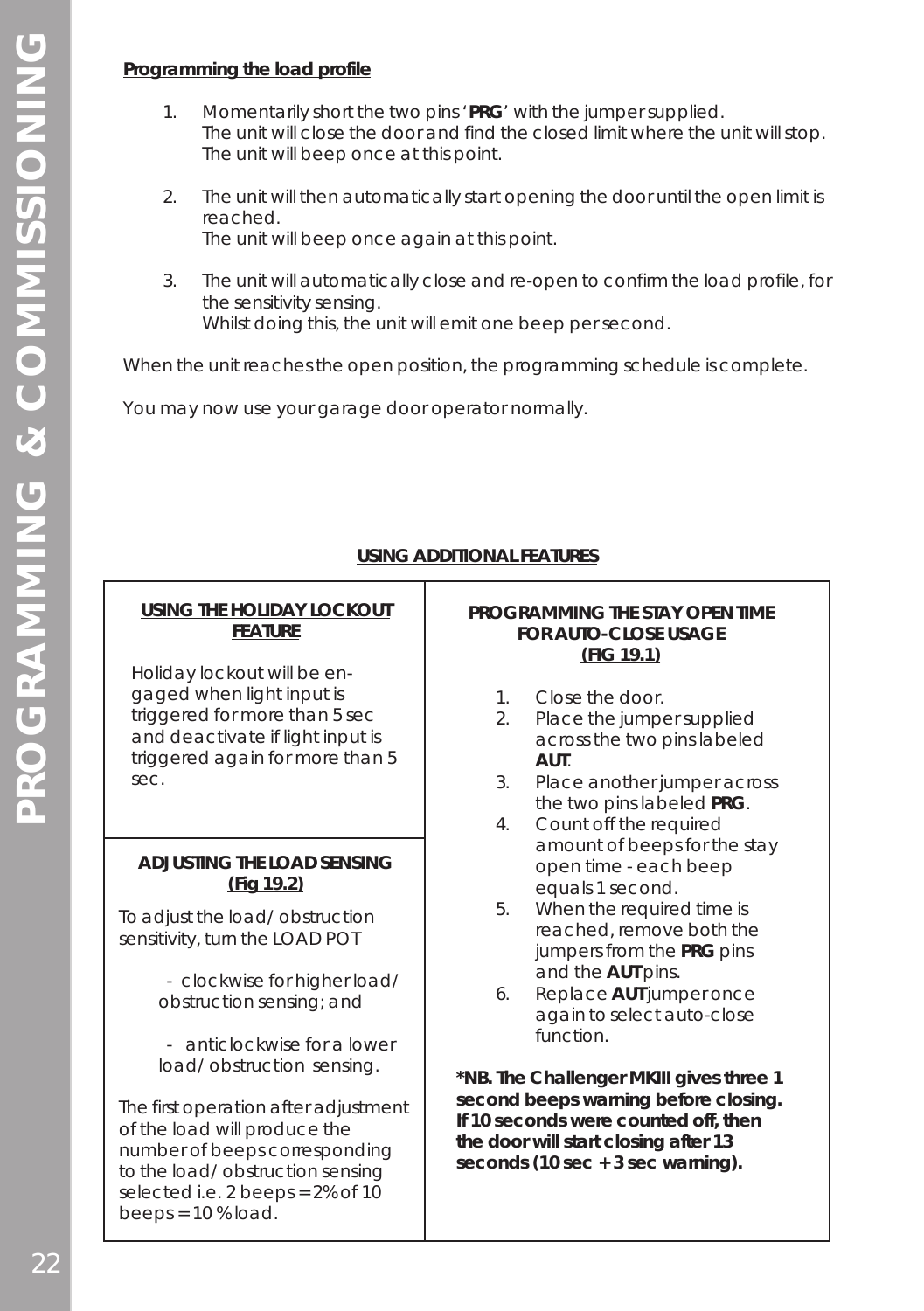The Challenger has been designed as a low maintenance operator therefore almost no maintenance is required.

However, please bear the following points in mind:

In order to ensure maximum life of the Challenger, it is recommended that the drawbar and chain be cleaned and lightly oiled (no grease) once every six months. Also check that there is no dirt which could hinder the operation of the system.

It is recommended that the door be serviced at least once a year - preferably before a wet season.

In the case of the courtesy light bulb fusing, please note that only a globe with the maximum rating of 40W may be used. To order your new globe, ask for a 40W 22d bayonet cap golfball-type globe.

To replace globe, remove the light cover by unscrewing the two holding screws on either side of the cover. Re-insert globe and replace light cover with the open side facing the roof. This will allow heat to dissipate without damaging the cover.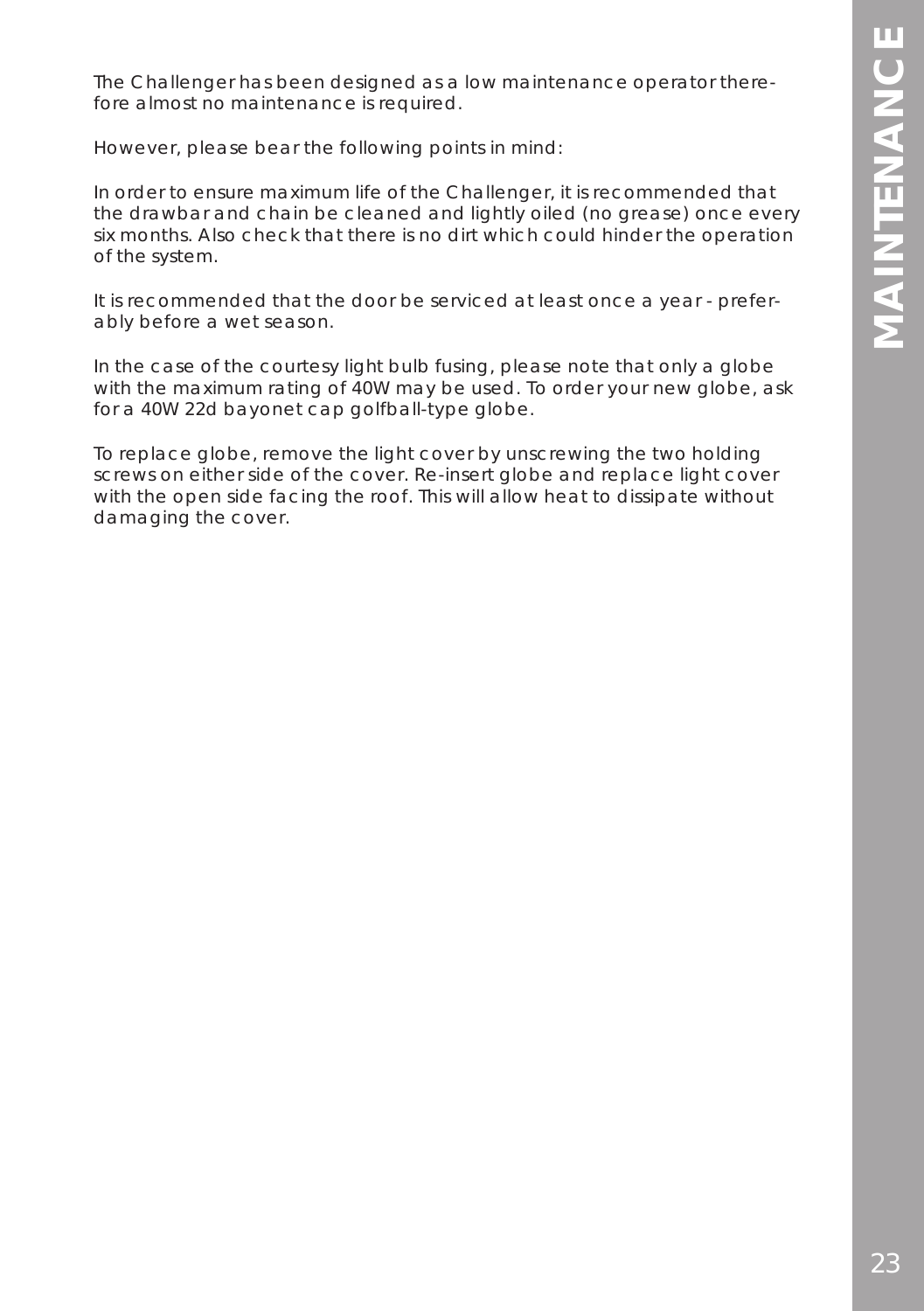**In all cases of testing, remove all wires from the (+), (C), (L), (Bt) and (Bm) terminals first.**

**If unit operates correctly after completing this, begin re-wiring one at a time until the problem manifests again.**

**Unit is dead**

AC fail or fuse blown Check 220V AC mains is present

Check mains fuse 5Amp

### **Unit beeps once when triggered and will only open on second trigger**

| Mains failure occured while | This is an indication that the   |
|-----------------------------|----------------------------------|
| door was closed             | processor has checked for        |
|                             | the close limit. All operations  |
|                             | after the first trigger will not |
|                             | be affected and the unit will    |
|                             | operate normally. This will      |
|                             | occur every time power is re-    |
|                             | instated.                        |

### **Unit does not respond to remote transmitter**

| Transmitter battery flat      | Check transmitter battery.<br>Replace if necessary. |
|-------------------------------|-----------------------------------------------------|
| Transmitter not               | Check programming of                                |
| programmed into               | onboard receiver (see page                          |
| onboard receiver              | 20)                                                 |
| Transmitter not coded to      | Check coding of external                            |
| external receiver             | receiver.                                           |
| Wiring fault between external | Check wiring of external                            |
| receiver and control card     | receiver (Fig. 17.1)                                |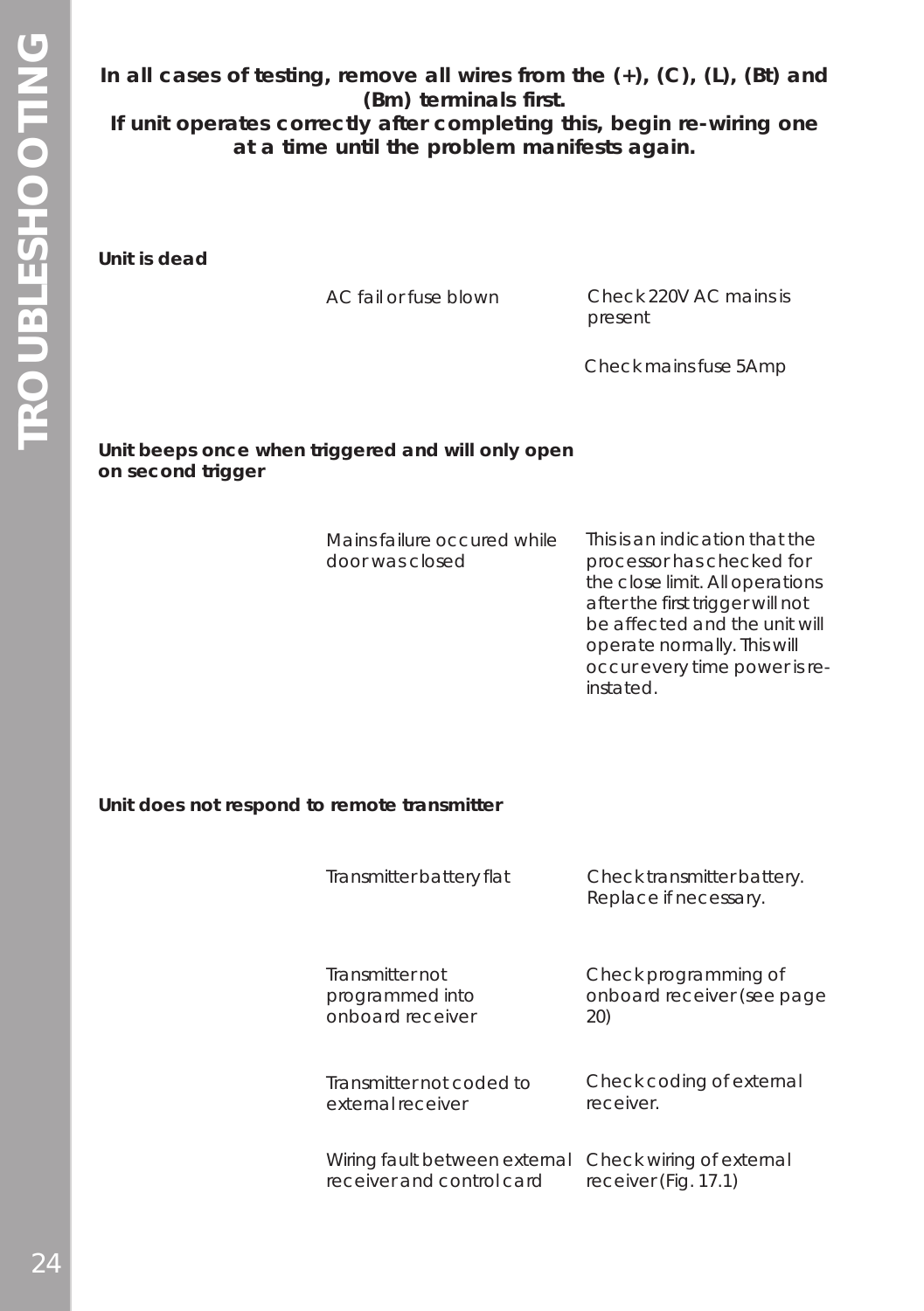|                                                                                                 | Crosstalk between external<br>receiver and onboard<br>receiver | Check for an external<br>receiver close to unit. Move<br>external receiver 2m - 4m<br>away.                |
|-------------------------------------------------------------------------------------------------|----------------------------------------------------------------|------------------------------------------------------------------------------------------------------------|
|                                                                                                 | Incorrect frequency<br>transmitter                             | Match the frequency to the<br>receiver                                                                     |
|                                                                                                 | Another transmitter<br>transmitting - frequency<br>blocked     | Change remote control system<br>frequency                                                                  |
| Door opens randomly on its own                                                                  |                                                                |                                                                                                            |
|                                                                                                 | Duplicate code being used<br>in the area                       | Recode the transmitter and<br>receiver                                                                     |
|                                                                                                 | Faulty cable or switching<br>device to BT input                | Remove wiring to BT input<br>and check cabling and<br>switching device on BT input<br>(Fig. 18.1 and 17.1) |
| Unit responds to open/ close trigger by chirping<br>and flashing light, but won't open or close |                                                                |                                                                                                            |
|                                                                                                 | Holiday Lock-out active                                        | Deactivate Holiday Lockout<br>(see "Using Additional<br>Features" on page 20)                              |
|                                                                                                 | Unit beeps 3 times and then closes on its own                  |                                                                                                            |
|                                                                                                 | Auto-close active                                              | Deactivate Auto-close<br>(see "Using Additional<br>Features" on page 20)                                   |
| Unit will not auto-close                                                                        |                                                                |                                                                                                            |
|                                                                                                 | AUT jumper not on                                              | Replace AUT jumper (Fig.<br>19.1)                                                                          |
|                                                                                                 | Beams activated                                                | Clear obstruction away<br>from door travel                                                                 |
|                                                                                                 |                                                                | Check beam alignment                                                                                       |
|                                                                                                 |                                                                | Check beam cabling                                                                                         |
|                                                                                                 |                                                                | Check beams wiring (Fig.<br>17.2)                                                                          |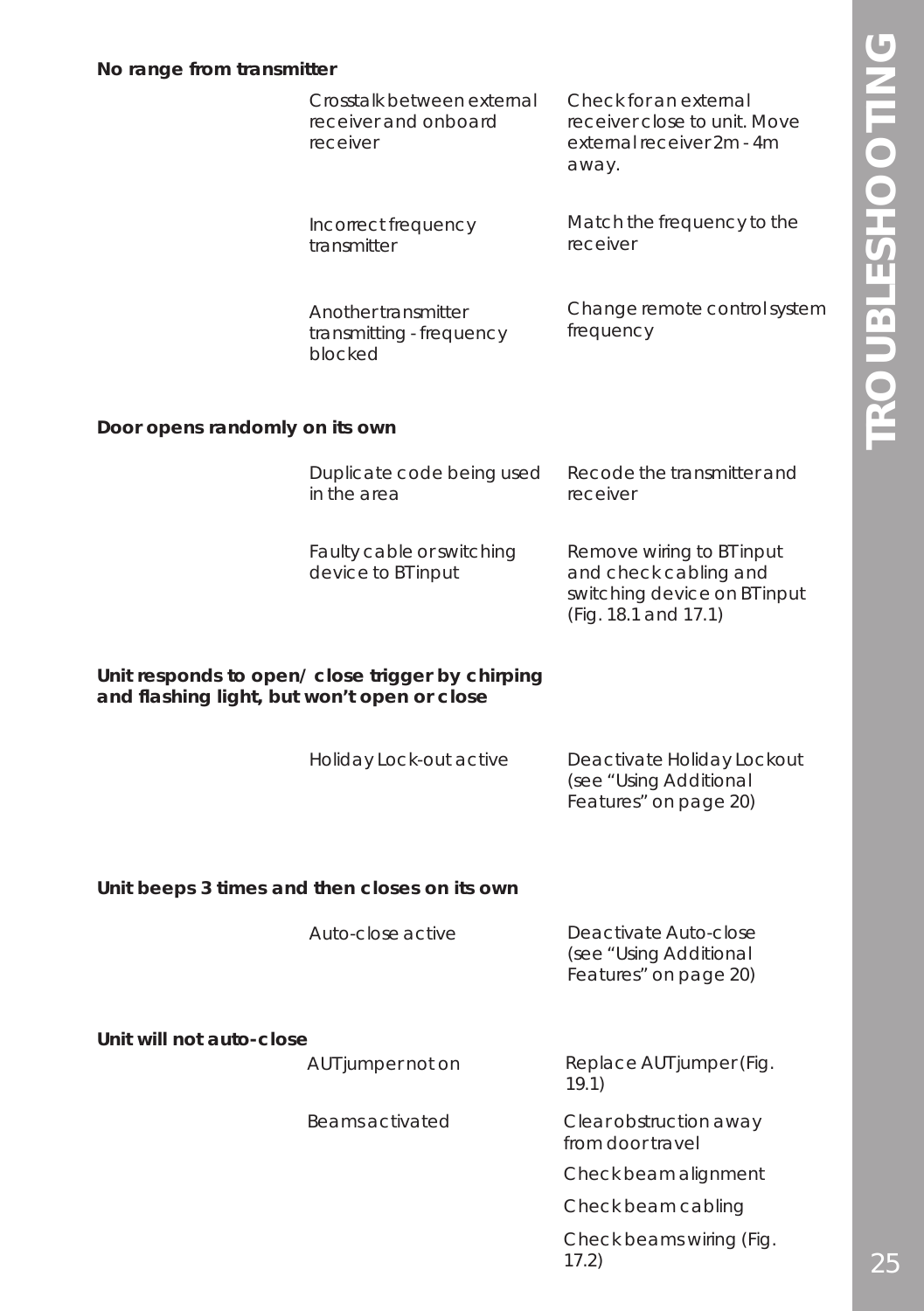### **When AUT jumper replaced for auto-close operation, unit beeps 3 times and auto-opens**

Motor and limits configuration in reverse

Swop motor reverse and forward wiring and swop limit switch wiring as per page 9.

**Unit will not close**

Beams input triggered Remove obstacle from door travel

Check beam alignment

Check beam cabling

Check beams wiring (see page 17)

### **Door stops and reverses while closing or stops and remains stopped while opening**

| Load setting too<br>sensitive                                                     | Reset loads (see "Using<br>Additional Features" on page<br>22)                                              |
|-----------------------------------------------------------------------------------|-------------------------------------------------------------------------------------------------------------|
| Door operation not smooth or<br>not free of snags                                 | Clear any obstruction/<br>contact door manufaturer                                                          |
| Door has swelled and is<br>jamming or door weighted<br>because of water retention | Maintain door weather-<br>proofing by means of oiling,<br>varnish or sealant - contact<br>door manufacturer |
| Door out of balance                                                               | Contact door manufacturer                                                                                   |
| Unit hung incorrectly                                                             | Re-hang as per type of door<br>installation (see page 10-11)                                                |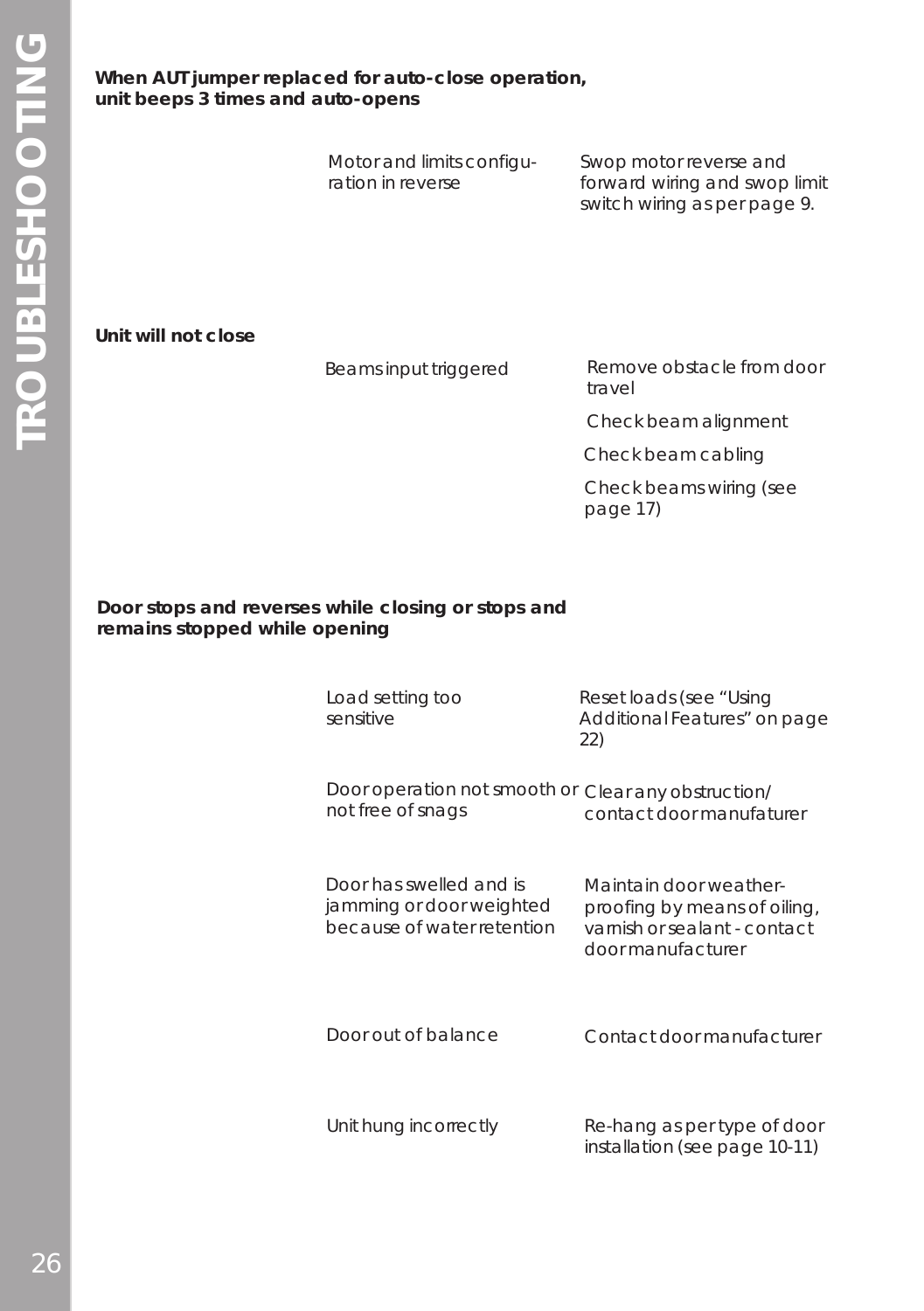**Door stops and reverses while openinng or stops and remains stopped while closing. This happens when door senses an obstruction.**

| Motor and limits configura- | Swop motor reverse and        |
|-----------------------------|-------------------------------|
| tion in reverse             | forward wiring and swop limit |
|                             | switch wiring as per page 9.  |

#### **Door closes then re-opens immediately**

| Door is closing too far and                            | Reset close limit and re- |
|--------------------------------------------------------|---------------------------|
| hard up against the close<br>page 20 - 22)<br>position | programme door (see       |

Load sensitivity is too low

Re-adjust load pot (see "Using Additional Features" on page 22)

**Door jams in closed position**

| Manual locking     | Remove or disengage manual |
|--------------------|----------------------------|
| mechanisms engaged | locking mechanism          |

| Door has swollen and is too | Maintain door weather-       |
|-----------------------------|------------------------------|
| large for opening           | proofing by means of oiling, |
|                             | varnish or sealant - contact |

#### **Motor on unit hums but does not run**

| Starting capacitor is not | Check wiring on starting |
|---------------------------|--------------------------|
| operating correctly       | capacitor (no dry joins) |

Replace starting capacitor

the door manufacturer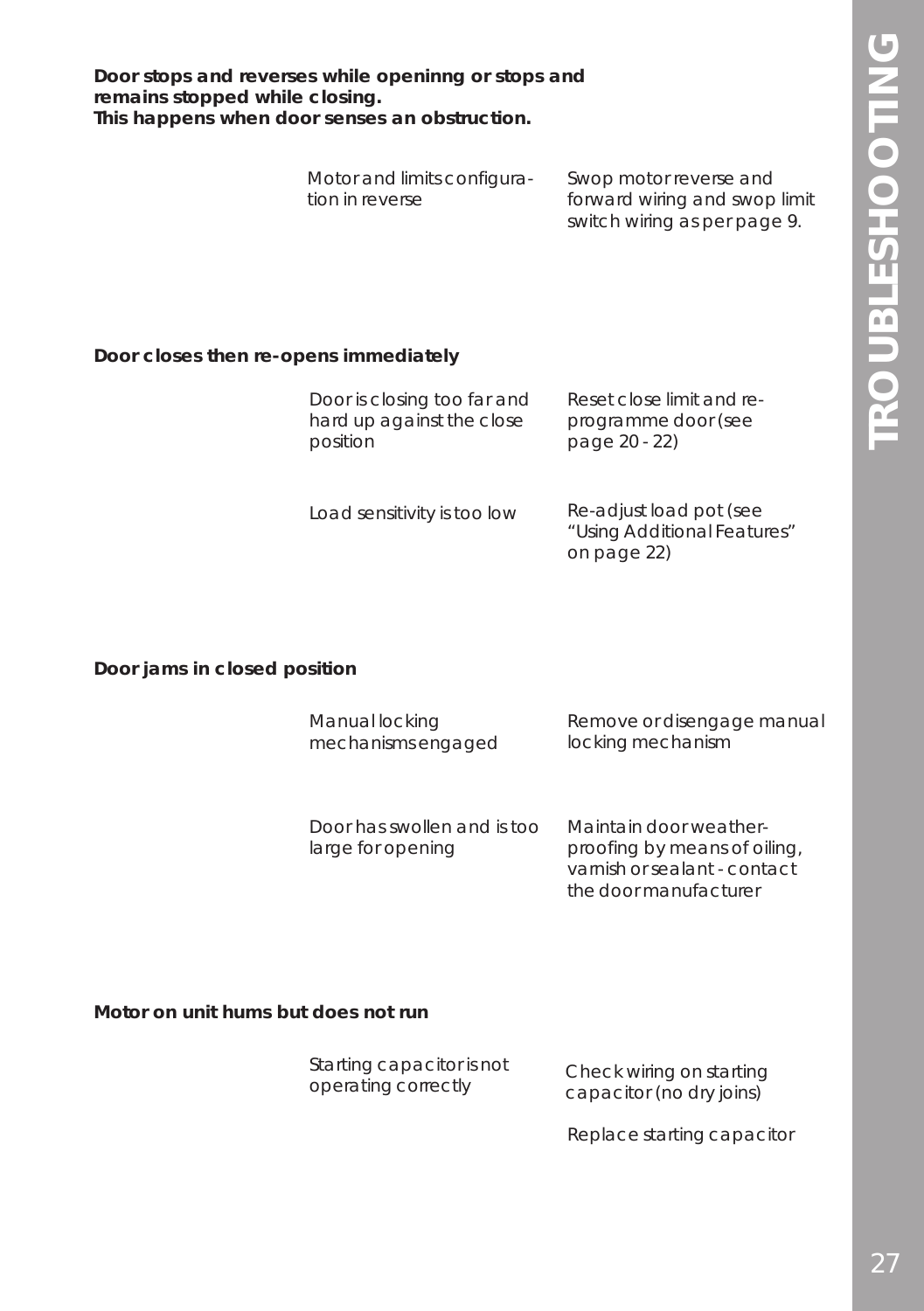**Unit runs fine for a while then will not operate for a time**

> Motor has overheated due to extended use. The thermal cutout is now active. NOTE: This unit is not designed for heavy traffic, rather for domestic purposes only.

Re-specify the motor make and model for high-duty cycle (heavy traffic) application

Use timed switching device to keep door open via the beam input during heavy traffic activity time periods

#### **Link arm flips over on top of door when unit starts to close (tip-up type doors)**

| Door opens too far    | Put rubber stoppers on the<br>door to stop against the lintel<br>and prevent the door from<br>over-opening |
|-----------------------|------------------------------------------------------------------------------------------------------------|
| Unit hanging angle is | Re-hang unit as per pages 10                                                                               |
| incorrect             | to $16$                                                                                                    |

**Link arm twists and bends out of shape when closing door**

> Link arm mounted too tight in sledge and door mount bracket Loosen up fastening bolts on either end of link arm

**If you encounter any further problems, please contact the technical support team at the supplier of your E.T. products or e-mail us directly: support@et.co.za**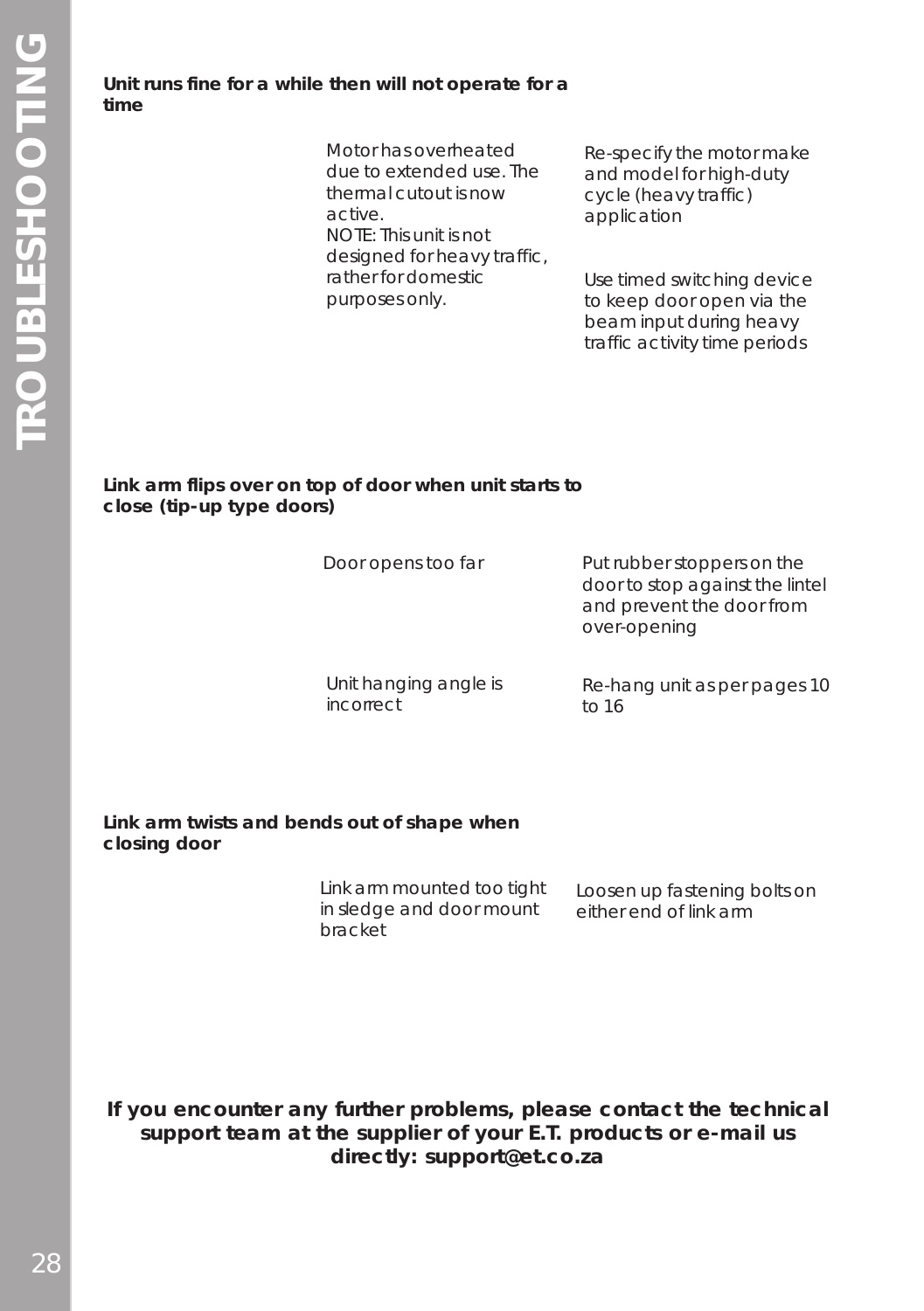### **ONE-YEAR MANUFACTURER'S WARRANTY**

- All goods manufactured by G & C Electronics cc t/a E.T. Systems carry a 12 month factory warranty from date of invoice.
- · All goods are warranted to be free from faulty components and manufacture.
- The following items are expressly excluded from the warranty, viz. transmitter battery/ batteries, electric light bulb for courtesy light.
- Faulty goods will be repaired or replaced at the sole discretion of E.T. Systems, free of charge.
- This warranty is subject to the goods being returned to the premises of E.T. Systems
- · In the event of the goods being supplied by dealer, merchant, agent or duly appointed installer of E.T. SYSTEMS, the claim must be directed to that supplier.
- · The carriage of goods is for the customer's account.
- This warranty is only valid if the correct installation and application of goods, as laid out in the applicable documentation accompanying said goods, is adhered to.
- · All warranty claims must be accompanied by the original invoice.
- · The liability of E.T. SYSTEMS and/ or their distributors is limited as herein set out. E.T. SYSTEMS and/ or their distributors will not be liable for consequential or incidental damages howsoever arising.

### **RETURN OF GOODS**

- The return of goods for exchange or credit will only be valid for 30 days from purchase date and shall only take place by prior arrangement with authorised personnel at E.T. Systems.
- · E.T. Systems reserves the right to refuse the return of said goods or to levy a 10% handling fee on goods correctly supplied.
- · Credit will only be valid on the issue of an official E.T. Systems credit note.
- All goods returned for credit or exchange will be subjected to a QA reevaluation before being accepted.
- · All returns must be accompanied by the original invoice.
- All goods to be returned as supplied.